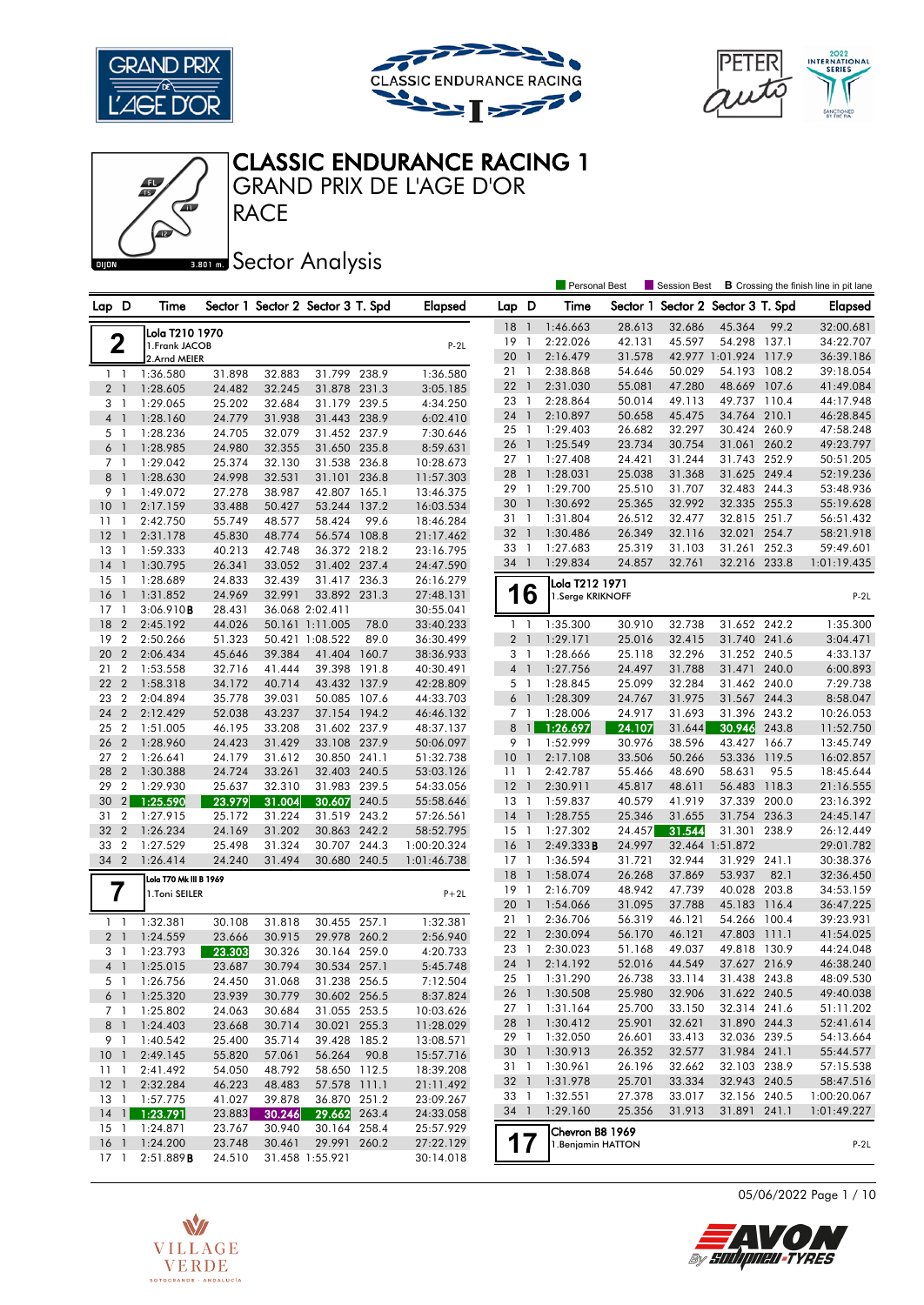

Æ





Personal Best **S** Session Best **B** Crossing the finish line in pit lane

# CLASSIC ENDURANCE RACING 1

GRAND PRIX DE L'AGE D'OR

**RACE** 

# **Banks** Sector Analysis

| Lap D          |                                  | Time                                 |                  |                  | Sector 1 Sector 2 Sector 3 T. Spd |       | <b>Elapsed</b>             | Lap D           |                | Time                    |                  |                  | Sector 1 Sector 2 Sector 3 T. Spd |       | <b>Elapsed</b>         |
|----------------|----------------------------------|--------------------------------------|------------------|------------------|-----------------------------------|-------|----------------------------|-----------------|----------------|-------------------------|------------------|------------------|-----------------------------------|-------|------------------------|
|                | $1\quad$                         | 1:53.258                             |                  |                  | 36.143 194.6                      |       | 1:53.258                   | 7 1             |                | 1:46.734                |                  |                  | 38.546 183.4                      |       | 12:38.543              |
| 2 <sub>1</sub> |                                  | 1:39.944                             |                  |                  | 35.769                            | 187.8 | 3:33.202                   | 8 1             |                | 1:47.445                | 31.117           | 37.940           | 38.388 208.1                      |       | 14:25.988              |
| 3              | $\overline{1}$                   | 1:37.833                             |                  |                  | 35.965                            | 189.1 | 5:11.035                   | 9 1             |                | 1:55.895                | 30.241           | 38.570           | 47.084 141.2                      |       | 16:21.883              |
|                | 4 <sup>1</sup>                   | 4:17.013B                            |                  |                  | 3:15.264                          |       | 9:28.048                   | 10              | $\overline{1}$ | 2:41.763                | 50.342           |                  | 47.598 1:03.823 111.3             |       | 19:03.646              |
|                |                                  | Porsche 911 2,5L ST 1972             |                  |                  |                                   |       |                            | 11              | $\overline{1}$ | 2:24.507                |                  |                  | 52.647 129.2                      |       | 21:28.153              |
|                | 18                               | 1. Dimitri PLAQUET                   |                  |                  |                                   |       | GT1                        | 12              | $\blacksquare$ | 2:05.626                |                  |                  | 38.525 217.3                      |       | 23:33.779              |
|                |                                  |                                      |                  |                  |                                   |       |                            | $13-1$          |                | 1:45.106                | 30.274           | 37.544           | 37.288 213.0                      |       | 25:18.885              |
|                | $1\quad$                         | 2:01.941                             |                  |                  | 38.235 204.2                      |       | 2:01.941                   | $14-1$          |                | 1:44.085                |                  |                  | 37.390 210.9                      |       | 27:02.970              |
| 2 <sub>1</sub> |                                  | 1:45.606                             |                  |                  | 37.086 204.5                      |       | 3:47.547                   | $15-1$          |                | 1:44.889                |                  |                  | 37.647 214.3                      |       | 28:47.859              |
| 3 1            |                                  | 1:41.031                             |                  |                  | 36.745 203.4                      |       | 5:28.578                   | 16              | $\overline{1}$ | 3:24.579B               |                  |                  | 2:15.596                          |       | 32:12.438              |
| 4 <sup>1</sup> |                                  | 1:43.958                             |                  |                  | 37.302 204.2                      |       | 7:12.536                   | $17-1$          |                | 2:11.516                |                  |                  | 50.372 116.5                      |       | 34:23.954              |
|                | 5 1                              | 1:41.382                             |                  |                  | 37.485 203.0                      |       | 8:53.918                   | 18              | $\overline{1}$ | 2:16.100                |                  |                  | 1:01.882 124.1                    |       | 36:40.054              |
| 6 <sup>1</sup> |                                  | 1:41.892                             |                  |                  | 36.798 202.2                      |       | 10:35.810                  | 19              | $\overline{1}$ | 2:38.984                | 55.605           | 49.448           | 53.931                            | 109.9 | 39:19.038              |
| 7 <sup>1</sup> |                                  | 1:41.990                             | 29.387           | 35.616           | 36.987 200.7                      |       | 12:17.800                  | 20              | $\overline{1}$ | 2:30.840                | 55.041           | 47.346           | 48.453 109.2                      |       | 41:49.878              |
|                | 8 1                              | 1:50.710                             |                  |                  | 41.242 173.6                      |       | 14:08.510                  | 21 1            |                | 2:28.783                | 50.173           | 48.968           | 49.642 107.7                      |       | 44:18.661              |
| 9 1            |                                  | 2:00.632                             |                  |                  | 51.672 189.1                      |       | 16:09.142                  | $22 \quad 1$    |                | 2:14.816                | 51.152           | 46.105           | 37.559 215.1                      |       | 46:33.477              |
| 10             | - 1                              | 2:42.355                             | 53.698           |                  | 48.016 1:00.641 150.6             |       | 18:51.497                  | 23 1            |                | 1:47.317                |                  |                  | 38.366 213.0                      |       | 48:20.794              |
| 11             | $\overline{1}$                   | 2:28.970                             | 43.748           | 49.653           | 55.569 107.9                      |       | 21:20.467                  | 24 1            |                | 1:46.746                |                  |                  | 37.370 218.2                      |       | 50:07.540              |
| 12             | $\overline{1}$                   | 2:02.308                             |                  |                  | 37.930 204.5                      |       | 23:22.775                  | $25 \quad 1$    |                | 1:42.910                |                  |                  | 36.522 216.4                      |       | 51:50.450              |
| 13             | -1                               | 1:42.000                             |                  |                  | 36.047                            | 203.0 | 25:04.775                  | 26 <sub>1</sub> |                | 1:42.890                |                  |                  | 37.020 215.1                      |       | 53:33.340              |
| 14             | $\overline{1}$                   | 1:41.793                             |                  |                  | 36.835 203.0                      |       | 26:46.568                  | $27 \quad 1$    |                | 1:42.169                | 29.070           | 36.614           | 36.485 216.4                      |       | 55:15.509              |
| 15             | $\overline{1}$                   | 1:41.739                             |                  |                  | 36.478 201.5                      |       | 28:28.307                  | 28              | $\overline{1}$ | 1:46.471                |                  |                  | 37.575 212.6                      |       | 57:01.980              |
| 16             | $\overline{1}$                   | $3:10.004$ <b>B</b>                  |                  |                  | 2:05.277                          |       | 31:38.311                  | 29              | $\overline{1}$ | 1:43.821                |                  |                  | 36.892 211.8                      |       | 58:45.801              |
| $17-1$         |                                  | 2:34.432                             | 43.247           |                  | 48.152 1:03.033 142.1             |       | 34:12.743                  | 30 1            |                | 1:45.678                |                  |                  | 37.183 210.1                      |       | 1:00:31.479            |
| 18             | $\overline{1}$                   | 2:22.780                             |                  |                  | 1:03.486                          | 89.7  | 36:35.523                  | 31 1            |                | 1:42.797                |                  |                  | 36.625 213.4                      |       | 1:02:14.276            |
| 19             | $\overline{1}$                   | 2:39.072                             | 50.733           | 52.231           | 56.108 100.1                      |       | 39:14.595                  |                 |                | Porsche 911 2,4L S 1973 |                  |                  |                                   |       |                        |
| 20             | $\mathbf{1}$                     | 2:30.115                             | 52.888           | 45.662           | 51.565                            | 111.9 | 41:44.710                  | 28              |                | 1. Laurent RICAUD       |                  |                  |                                   |       | GT1                    |
| 21             | $\overline{1}$                   | 2:30.102                             | 48.509           | 48.920           | 52.673                            | 110.5 | 44:14.812                  |                 |                |                         |                  |                  |                                   |       |                        |
| 22             | -1                               | 2:11.684                             | 48.705           | 45.080           | 37.899 202.6                      |       | 46:26.496                  | 1 <sup>1</sup>  |                | 2:02.039                | 44.573           | 38.446           | 39.020                            | 197.1 | 2:02.039               |
| 23             | $\mathbf{1}$                     | 1:41.632                             | 28.523           | 37.022           | 36.087 204.2                      |       | 48:08.128                  | 2 <sub>1</sub>  |                | 1:51.687                | 30.955           | 40.733           | 39.999                            | 188.2 | 3:53.726               |
| 24             | $\mathbf{1}$                     | 1:40.566                             | 28.940           | 35.573           | 36.053 203.0                      |       | 49:48.694                  | 3 <sup>1</sup>  |                | 9:26.553B               | 30.713           |                  | 40.890 8:14.950                   |       | 13:20.279              |
| 25             | $\overline{1}$                   | 1:42.604                             |                  |                  | 37.347 203.0                      |       | 51:31.298                  | 4 1             |                | 2:37.976                | 45.130           | 56.686           | 56.160                            | 89.3  | 15:58.255              |
| 26             | $\overline{1}$                   | 1:41.220                             |                  |                  | 36.298 202.2                      |       | 53:12.518                  | 5 <sub>1</sub>  |                | 2:41.763                | 54.453           | 48.351           | 58.959 119.2                      |       | 18:40.018              |
| $27-1$         |                                  | 1:42.570                             | 28.949           | 36.263           | 37.358 202.2                      |       | 54:55.088                  | 6 1             |                | 5:26.719B               | 46.352           |                  | 48.961 3:51.406                   |       | 24:06.737              |
| 28<br>29       | $\overline{1}$<br>$\overline{1}$ | 1:44.311                             |                  |                  | 37.116 203.4<br>37.321 202.6      |       | 56:39.399                  | 7 <sub>1</sub>  |                | 1:55.937<br>1:49.290    | 36.936<br>31.201 | 39.102<br>38.498 | 39.899 191.5<br>39.591 189.5      |       | 26:02.674              |
| 30             |                                  | 1:44.694                             |                  |                  |                                   |       | 58:24.093                  | 8 1<br>9        | $\overline{1}$ |                         | 30.418           |                  | 40.251                            | 180.3 | 27:51.964              |
| 31             | -1<br>$\overline{1}$             | 1:41.026<br>1:41.736                 |                  |                  | 36.417<br>36.570 203.8            | 203.0 | 1:00:05.119<br>1:01:46.855 | 10 <sub>1</sub> |                | 1:49.230<br>1:52.876    | 30.752           | 38.561<br>38.294 | 43.830                            | 144.6 | 29:41.194<br>31:34.070 |
|                |                                  |                                      |                  |                  |                                   |       |                            | 11 <sub>1</sub> |                | 2:14.002                | 33.429           |                  | 39.573 1:01.000                   | 87.1  | 33:48.072              |
|                |                                  | Chevron B19 1971                     |                  |                  |                                   |       |                            | $12-1$          |                | 3:56.909B               | 51.440           |                  | 50.071 2:15.398                   |       | 37:44.981              |
|                | 19                               | 1.Rolf SIGRIST                       |                  |                  |                                   |       | $P-2L$                     | 13 <sup>1</sup> |                | 1:59.955                | 38.607           | 39.454           | 41.894 182.4                      |       | 39:44.936              |
|                |                                  |                                      |                  |                  | 31.757 245.5                      |       | 1:38.670                   | $14-1$          |                | 2:13.628                | 40.862           | 45.189           | 47.577 112.4                      |       | 41:58.564              |
| $1\quad$       |                                  | 1:38.670<br>1:27.462                 | 33.466           | 33.447<br>32.349 | 31.156 246.0                      |       | 3:06.132                   | <sup>15</sup>   | $\overline{1}$ | 2:32.612                | 52.366           | 48.539           | 51.707 107.9                      |       | 44:31.176              |
| 3 <sub>1</sub> | 2 <sub>1</sub>                   | 1:28.241                             | 23.957           |                  |                                   | 245.5 |                            | 16 1            |                | 2:13.814                | 51.438           | 42.409           | 39.967 187.2                      |       | 46:44.990              |
|                | 41                               | 1:26.912                             | 24.641<br>24.185 | 32.609<br>31.460 | 30.991<br>31.267 243.8            |       | 4:34.373<br>6:01.285       | $17-1$          |                | 1:50.143                | 31.514           | 38.554           | 40.075 182.1                      |       | 48:35.133              |
|                |                                  | 5 1 1:27.550                         | 24.111           | 31.730           | 31.709 241.6                      |       | 7:28.835                   | 18              | $\overline{1}$ | 1:51.281                | 30.878           | 40.081           | 40.322 182.7                      |       | 50:26.414              |
|                | 61                               | 1:28.587                             | 24.129           | 32.709           | 31.749 244.9                      |       | 8:57.422                   | 19 1            |                | 1:49.286                | 30.697           | 38.403           | 40.186 180.0                      |       | 52:15.700              |
|                | 7 <sub>1</sub>                   | 1:27.901                             | 24.956           | 31.443           | 31.502 242.2                      |       | 10:25.323                  | 20 1            |                | 1:52.659                | 31.699           | 39.378           | 41.582 175.6                      |       | 54:08.359              |
|                |                                  |                                      |                  |                  |                                   |       |                            | $21 \quad 1$    |                | 1:51.653                | 31.905           | 39.177           | 40.571 179.7                      |       | 56:00.012              |
|                |                                  | Porsche 911 Carrera RSR 3.0 (C) 1974 |                  |                  |                                   |       |                            | 22 1            |                | 1:51.076                | 30.923           | 39.707           | 40.446 180.3                      |       | 57:51.088              |
|                | 25                               | 1.Uwe KOLB                           |                  |                  |                                   |       | GT1                        | 23 1            |                | 1:52.119                | 31.468           | 40.103           | 40.548 178.2                      |       | 59:43.207              |
|                |                                  |                                      |                  |                  |                                   |       |                            | 24 1            |                | 1:50.293                | 30.841           | 38.785           | 40.667 180.0                      |       | 1:01:33.500            |
|                | $1 \quad 1$<br>2 <sub>1</sub>    | 2:01.897<br>1:49.578                 |                  |                  | 37.693 217.7<br>37.907 211.8      |       | 2:01.897<br>3:51.475       |                 |                | Chevron B8 1968         |                  |                  |                                   |       |                        |
|                | 3 1                              | 1:44.609                             |                  |                  | 37.101 211.4                      |       | 5:36.084                   | 32              |                | 1. Henrique GEMPERLE    |                  |                  |                                   |       | $P-2L$                 |
|                | $4-1$                            | 1:44.396                             |                  |                  | 37.248 212.2                      |       | 7:20.480                   |                 |                | 2. Marc de SIEBENTHAL   |                  |                  |                                   |       |                        |
|                | 5 <sub>1</sub>                   | 1:46.060                             | 29.597           | 39.223           | 37.240 212.6                      |       | 9:06.540                   |                 | $1 \quad 1$    | 1:39.414                | 33.197           | 33.149           | 33.068 222.7                      |       | 1:39.414               |
|                | 6 1                              | 1:45.269                             |                  |                  | 37.750 210.5                      |       | 10:51.809                  | $2 \mid 1 \mid$ |                | 1:29.280                | 24.944           | 32.022           | 32.314 224.5                      |       | 3:08.694               |
|                |                                  |                                      |                  |                  |                                   |       |                            |                 |                |                         |                  |                  |                                   |       |                        |





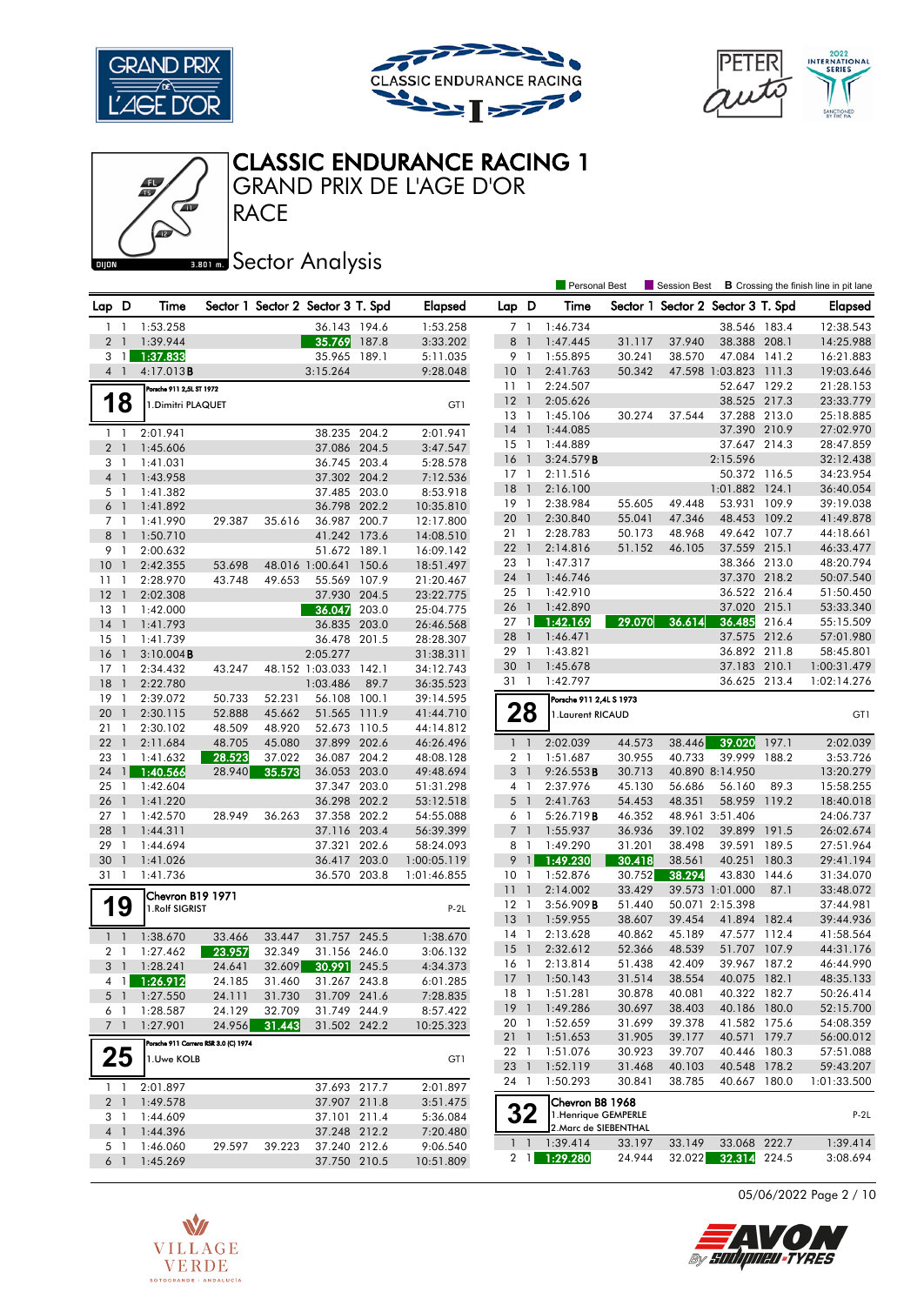





Personal Best **S** Session Best **B** Crossing the finish line in pit lane



#### GRAND PRIX DE L'AGE D'OR CLASSIC ENDURANCE RACING 1

**Banks** Sector Analysis

| Lap D    |                  | Time                   |        | Sector 1 Sector 2 Sector 3 T. Spd |                 |       | <b>Elapsed</b> | Lap D           |                | Time                  |        |        | Sector 1 Sector 2 Sector 3 T. Spd |       | <b>Elapsed</b> |
|----------|------------------|------------------------|--------|-----------------------------------|-----------------|-------|----------------|-----------------|----------------|-----------------------|--------|--------|-----------------------------------|-------|----------------|
|          | 3 <sup>1</sup>   | 1:29.403               | 24.826 | 32.109                            | 32.468 222.2    |       | 4:38.097       | 24 1            |                | 2:10.658              | 48.298 | 45.013 | 37.347 242.2                      |       | 46:24.594      |
|          | 4 <sup>1</sup>   | 1:29.514               | 24.849 | 31.986                            | 32.679 221.8    |       | 6:07.611       | 25              | $\overline{1}$ | 1:24.807              | 24.177 | 31.001 | 29.629 260.2                      |       | 47:49.401      |
|          | $5-1$            | 1:29.851               | 24.802 | 32.383                            | 32.666 219.1    |       | 7:37.462       | 26 1            |                | 1:24.600              | 23.526 | 30.891 | 30.183 256.5                      |       | 49:14.001      |
|          | 6 1              | 1:29.983               | 24.990 | 32.360                            | 32.633 223.1    |       | 9:07.445       | 27              | $\overline{1}$ | 1:25.885              | 24.253 | 31.008 | 30.624 258.4                      |       | 50:39.886      |
|          | 7 <sub>1</sub>   | 1:30.642               | 24.779 | 32.900                            | 32.963 221.3    |       | 10:38.087      | 28              | $\overline{1}$ | 1:26.485              | 24.317 | 31.380 | 30.788 258.4                      |       | 52:06.371      |
|          | 8 1              | 1:30.501               | 25.464 | 32.195                            | 32.842 219.1    |       | 12:08.588      | 29              | $\overline{1}$ | 1:27.334              | 24.386 | 31.628 | 31.320 260.2                      |       | 53:33.705      |
| 9        | $\overline{1}$   | 1:42.265               | 26.707 | 35.763                            | 39.795 149.4    |       | 13:50.853      | 30 <sub>1</sub> |                | 1:27.319              | 24.733 | 31.382 | 31.204 258.4                      |       | 55:01.024      |
| 10       | -1               | 2:15.944               | 31.587 | 50.790                            | 53.567 179.7    |       | 16:06.797      | 31 <sub>1</sub> |                | 1:27.547              | 25.351 | 32.071 | 30.125 259.0                      |       | 56:28.571      |
| 11       | $\overline{1}$   | 2:42.605               | 54.852 | 48.151                            | 59.602 141.4    |       | 18:49.402      | 32 1            |                | 1:26.564              | 24.807 | 31.702 | 30.055 260.9                      |       | 57:55.135      |
| 12       | $\mathbf{1}$     | 2:30.416               | 44.771 | 49.588                            | 56.057 103.8    |       | 21:19.818      | 33              | $\overline{1}$ | 1:26.767              | 25.407 | 31.584 | 29.776 261.5                      |       | 59:21.902      |
| 13       | $\overline{1}$   | 1:58.940               | 39.692 | 43.739                            | 35.509 210.9    |       | 23:18.758      | 34 1            |                | 1:25.278              | 23.968 | 31.192 | 30.118 247.7                      |       | 1:00:47.180    |
| 14       | $\mathbf{1}$     | 1:31.895               | 25.850 | 33.055                            | 32.990 221.3    |       | 24:50.653      |                 |                | Lola T212 1971        |        |        |                                   |       |                |
| 15       | $\overline{1}$   | 1:30.343               | 24.948 | 32.656                            | 32.739 220.0    |       | 26:20.996      | 42              |                | 1. Christophe BEAUDON |        |        |                                   |       | $P-2L$         |
| 16       | $\overline{1}$   | 1:30.168               | 24.995 | 32.524                            | 32.649 220.4    |       | 27:51.164      |                 |                |                       |        |        |                                   |       |                |
| 17       | $\overline{1}$   | 1:31.842               | 25.591 | 33.109                            | 33.142 217.3    |       | 29:23.006      | $1\quad$        |                | 1:44.537              | 35.516 | 35.622 | 33.399 238.4                      |       | 1:44.537       |
| 18       | -1               | 2:53.247B              | 25.359 |                                   | 32.782 1:55.106 |       | 32:16.253      | 2 <sub>1</sub>  |                | 1:31.711              | 26.153 | 33.057 | 32.501                            | 238.9 | 3:16.248       |
| 19       | $\overline{2}$   | 2:08.576               | 37.861 | 40.316                            | 50.399          | 111.6 | 34:24.829      | 3               | $\overline{1}$ | 1:31.480              | 25.843 | 32.959 | 32.678 238.4                      |       | 4:47.728       |
| 20       | $\overline{2}$   | 2:16.317               | 33.049 |                                   | 41.182 1:02.086 | 133.7 | 36:41.146      | 4               | $\overline{1}$ | 1:31.445              | 25.981 | 32.961 | 32.503 240.5                      |       | 6:19.173       |
| 21       | $\overline{2}$   | 2:38.690               | 55.791 | 48.900                            | 53.999 107.5    |       | 39:19.836      | 5               | $\overline{1}$ | 1:31.658              | 25.555 | 33.350 | 32.753 238.4                      |       | 7:50.831       |
| 22       | $\overline{2}$   | 2:30.610               | 55.277 | 47.236                            | 48.097 110.9    |       | 41:50.446      | 6               | $\overline{1}$ | 1:31.221              | 25.377 | 33.119 | 32.725                            | 235.3 | 9:22.052       |
| 23       | $\overline{2}$   | 2:29.098               | 50.440 | 48.980                            | 49.678          | 107.5 | 44:19.544      | 7 <sup>1</sup>  |                | 1:31.892              | 25.652 | 33.954 | 32.286                            | 223.6 | 10:53.944      |
| 24       | $\overline{2}$   | 2:14.133               | 51.551 | 45.405                            | 37.177 216.4    |       | 46:33.677      | 8 1             |                | 1:38.511              |        |        | 37.425 160.5                      |       | 12:32.455      |
| 25       | $\overline{2}$   | 1:34.249               | 26.081 | 33.817                            | 34.351 222.2    |       | 48:07.926      | 9               | $\overline{1}$ | 1:45.720              | 28.017 | 33.069 |                                   | 188.5 |                |
| 26       | $\overline{2}$   | 1:35.315               | 26.050 | 35.373                            | 33.892 221.8    |       | 49:43.241      |                 |                |                       | 32.744 | 36.328 | 36.648<br>53.191 156.5            |       | 14:18.175      |
| 27       | $\overline{2}$   | 1:33.101               | 25.993 | 33.383                            | 33.725 220.9    |       | 51:16.342      | 10              | -1             | 2:00.565              | 31.560 | 35.814 |                                   |       | 16:18.740      |
| 28       | $\overline{2}$   | 1:33.119               | 25.896 | 33.559                            | 33.664 220.4    |       | 52:49.461      | 11              | $\mathbf{1}$   | 2:41.773              | 51.797 |        | 47.546 1:02.430                   | 131.7 | 19:00.513      |
| 29       | $\overline{2}$   | 1:33.420               | 26.212 | 33.553                            | 33.655 220.0    |       | 54:22.881      | 12              | $\mathbf{1}$   | 2:24.704              | 42.080 | 51.108 | 51.516 115.1                      |       | 21:25.217      |
| 30       | $\overline{2}$   | 1:34.512               | 26.112 | 34.530                            | 33.870 219.1    |       | 55:57.393      | 13              | $\overline{1}$ | 2:03.333              | 42.327 | 44.808 | 36.198 236.3                      |       | 23:28.550      |
| 31       | $\overline{2}$   | 1:35.478               | 27.874 | 34.040                            | 33.564 221.8    |       |                | 14              | $\overline{1}$ | 1:31.133              | 25.542 | 33.227 | 32.364 223.1                      |       | 24:59.683      |
|          |                  |                        |        |                                   |                 |       | 57:32.871      | 15              | $\overline{1}$ | 1:32.193              | 25.734 | 33.481 | 32.978 232.8                      |       | 26:31.876      |
| 32<br>33 | $\boldsymbol{2}$ | 1:35.484               | 27.373 | 34.116                            | 33.995 217.3    |       | 59:08.355      | 16              | $\overline{1}$ | 3:29.818B             | 56.300 |        | 36.010 1:57.508                   |       | 30:01.694      |
|          | $\overline{2}$   | 1:34.761               | 26.634 | 34.337                            | 33.790 220.0    |       | 1:00:43.116    | 17              | $\overline{1}$ | 1:57.460              | 33.041 | 36.489 | 47.930 100.8                      |       | 31:59.154      |
| 34       | $\overline{2}$   | 1:34.138               | 26.623 | 33.609                            | 33.906 222.2    |       | 1:02:17.254    | 18              | $\overline{1}$ | 2:21.455              | 42.627 | 45.202 | 53.626 137.1                      |       | 34:20.609      |
|          |                  | Lola T70 Mk III B 1969 |        |                                   |                 |       |                | 19              | $\overline{1}$ | 2:17.925              | 32.461 |        | 43.216 1:02.248 105.3             |       | 36:38.534      |
|          | 35               | 1.Armand MILLE         |        |                                   |                 |       | $P+2L$         | 20 1            |                | 2:38.626              | 53.972 | 50.420 | 54.234 103.3                      |       | 39:17.160      |
|          |                  |                        |        |                                   |                 |       |                | 21              | $\overline{1}$ | 2:31.121              | 54.260 | 47.487 | 49.374 113.2                      |       | 41:48.281      |
|          | $1 \quad 1$      | 1:30.349               | 29.091 | 31.419                            | 29.839 258.4    |       | 1:30.349       | $22 \quad 1$    |                | 2:28.929              | 48.704 | 49.745 | 50.480 108.1                      |       | 44:17.210      |
|          | 2 <sub>1</sub>   | 1:23.765               | 23.288 | 30.791                            | 29.686 257.1    |       | 2:54.114       | 23              | $\overline{1}$ | 2:11.412              | 49.574 | 46.941 | 34.897 219.5                      |       | 46:28.622      |
|          | 3 <sup>1</sup>   | 1:23.809               | 23.393 | 30.961                            | 29.455          | 257.1 | 4:17.923       | 24              | $\overline{1}$ | 1:33.470              | 26.639 | 34.261 | 32.570 232.8                      |       | 48:02.092      |
|          | 4 1              | 1:24.321               | 23.250 | 30.839                            | 30.232 259.0    |       | 5:42.244       | 25              | $\overline{1}$ | 1:32.102              | 25.863 | 33.747 | 32.492 236.8                      |       | 49:34.194      |
|          | 5 <sub>1</sub>   | 1:26.721               | 23.672 | 31.202                            | 31.847 254.7    |       | 7:08.965       | 26 1            |                | 1:34.246              | 26.936 | 35.017 | 32.293 242.2                      |       | 51:08.440      |
|          | 6 1              | 1:23.788               | 23.330 | 30.781                            | 29.677 259.6    |       | 8:32.753       | $27-1$          |                | 1:32.242              | 26.620 | 33.187 | 32.435 240.5                      |       | 52:40.682      |
|          | 7 <sub>1</sub>   | 1:24.979               | 23.407 | 31.705                            | 29.867 259.6    |       | 9:57.732       |                 |                | Chevron B19 1971      |        |        |                                   |       |                |
|          | 8 1              | 1:23.767               | 23.271 | 30.855                            | 29.641          | 260.2 | 11:21.499      | 44              |                | 1. Rory JACK          |        |        |                                   |       | $P-2L$         |
|          | 9 <sub>1</sub>   | 1:44.074               | 24.770 | 39.235                            | 40.069 199.3    |       | 13:05.573      |                 |                |                       |        |        |                                   |       |                |
|          | 10 <sub>1</sub>  | 2:50.996               | 56.373 | 57.651                            | 56.972          | 94.3  | 15:56.569      | $1\quad$        |                | 1:37.102              | 32.113 | 32.935 | 32.054 231.8                      |       | 1:37.102       |
|          | $11 \quad 1$     | 2:41.850               | 53.311 | 49.221                            | 59.318 102.7    |       | 18:38.419      |                 |                | 2 1 1:28.126          | 24.701 | 31.721 | 31.704 231.3                      |       | 3:05.228       |
|          | 12 1             | 2:32.458               | 46.010 | 48.411                            | 58.037 105.3    |       | 21:10.877      | 3 1             |                | 1:28.528              | 24.665 | 32.287 | 31.576 231.3                      |       | 4:33.756       |
|          | $13-1$           | 1:57.940               | 40.680 | 40.097                            | 37.163 250.0    |       | 23:08.817      |                 | $4 \mid \mid$  | 1:27.354              | 24.023 | 31.759 | 31.572 230.8                      |       | 6:01.110       |
|          | $14-1$           | 1:23.894               | 23.490 | 30.740                            | 29.664 257.1    |       | 24:32.711      |                 |                | 5 1 1:28.459          | 25.480 | 31.187 | 31.792 225.5                      |       | 7:29.569       |
|          |                  | 15 1 1:24.185          | 23.384 | 30.693                            | 30.108 256.5    |       | 25:56.896      | $6-1$           |                | 1:27.805              | 23.842 | 32.506 | 31.457 228.8                      |       | 8:57.374       |
|          |                  | 16 1 1:23.672          | 23.292 | 30.764                            | 29.616 259.6    |       | 27:20.568      | 7 1             |                | 1:27.813              | 24.553 | 31.459 | 31.801 225.9                      |       | 10:25.187      |
|          |                  | 17 1 1:25.479          | 24.127 | 31.248                            | 30.104 259.6    |       | 28:46.047      |                 |                |                       |        |        |                                   |       |                |
|          | 18 1             | 2:47.986B              | 24.592 |                                   | 30.923 1:52.471 |       | 31:34.033      |                 |                | Porsche 908/03 1969   |        |        |                                   |       |                |
|          | 19 <sup>1</sup>  | 2:14.736               | 34.068 |                                   | 39.548 1:01.120 | 88.9  | 33:48.769      | 48              |                | 1. Peter VÖGELE       |        |        |                                   |       | $P+2L$         |
|          | 20 1             | 2:45.891               | 51.496 |                                   | 50.126 1:04.269 | 90.5  | 36:34.660      |                 |                |                       |        |        |                                   |       |                |
|          | 211              | 2:39.091               | 50.298 | 52.357                            | 56.436 100.1    |       | 39:13.751      |                 |                | 1 1:45.808            | 36.904 | 35.481 | 33.423 240.5                      |       | 1:45.808       |
|          | 22 1             | 2:29.973               | 52.636 | 45.779                            | 51.558 115.5    |       | 41:43.724      |                 |                | 2 1 1:32.095          | 26.140 | 33.344 | 32.611 241.6                      |       | 3:17.903       |
|          |                  | 23 1 2:30.212          | 48.620 | 48.771                            | 52.821 114.6    |       | 44:13.936      |                 |                | 3 1 1:29.902          | 25.209 | 32.288 | 32.405 241.6                      |       | 4:47.805       |

05/06/2022 Page 3 / 10



WOW и

By Sudipheu-TYRES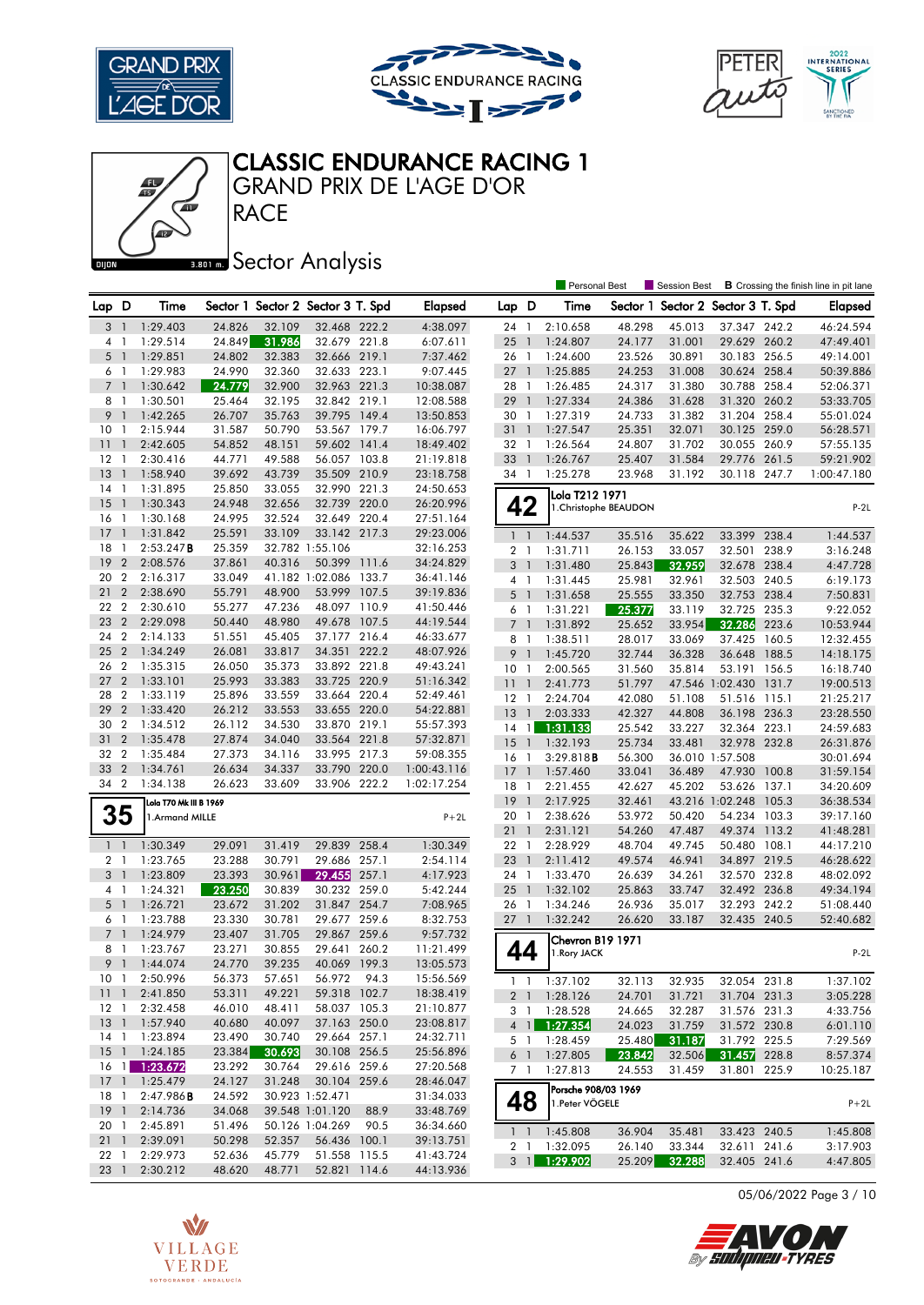





Personal Best **S** Session Best **B** Crossing the finish line in pit lane



CLASSIC ENDURANCE RACING 1

**Banks** Sector Analysis

| Lap            | D                        | Time                     |        |        | Sector 1 Sector 2 Sector 3 T. Spd |       | Elapsed     | Lap D           |                              | Time                       | Sector 1                |        | Sector 2 Sector 3 T. Spd |       | Elapsed     |
|----------------|--------------------------|--------------------------|--------|--------|-----------------------------------|-------|-------------|-----------------|------------------------------|----------------------------|-------------------------|--------|--------------------------|-------|-------------|
| 4 1            |                          | 1:30.257                 | 25.258 | 32.453 | 32.546 240.0                      |       | 6:18.062    | 25 2            |                              | 1:32.442                   | 25.872                  | 33.716 | 32.854 213.9             |       | 49:40.831   |
| 5              | $\overline{1}$           | 1:31.121                 | 25.655 | 33.037 | 32.429 239.5                      |       | 7:49.183    | 26 2            |                              | 1:32.088                   | 25.708                  | 33.401 | 32.979 214.3             |       | 51:12.919   |
| 6              | - 1                      | 1:29.998                 | 25.194 | 32.453 | 32.351 241.1                      |       | 9:19.181    | 27              | $\left  \frac{2}{2} \right $ | 1:31.266                   | 25.203                  | 33.439 | 32.624                   | 213.0 | 52:44.185   |
| 7 <sup>1</sup> |                          | 1:30.879                 | 25.598 | 32.631 | 32.650 242.2                      |       | 10:50.060   | 28 2            |                              | 1:32.230                   | 26.712                  | 32.835 | 32.683 214.3             |       | 54:16.415   |
| 8              | -1                       | 1:39.179                 | 26.757 | 32.493 | 39.929 153.6                      |       | 12:29.239   | 29              | $\overline{2}$               | 1:31.817                   | 25.665                  | 33.225 | 32.927 210.9             |       | 55:48.232   |
| 9              | $\overline{\phantom{a}}$ | 1:45.853                 | 31.147 | 37.055 | 37.651                            | 181.8 | 14:15.092   | 30 2            |                              | 1:32.919                   | 25.937                  | 33.913 | 33.069 210.1             |       | 57:21.151   |
| 10             | $\overline{1}$           | 1:59.759                 | 29.647 | 36.662 | 53.450 152.5                      |       | 16:14.851   | 31 2            |                              | 1:32.324                   | 25.656                  | 33.848 | 32.820 214.7             |       | 58:53.475   |
| 11             | $\mathbf{1}$             | 2:41.558                 | 51.173 |        | 47.893 1:02.492 139.5             |       | 18:56.409   | 32 2            |                              | 1:33.466                   | 26.484                  | 33.663 | 33.319                   | 208.9 | 1:00:26.941 |
| $12 \,$        | $\overline{1}$           | 2:26.088                 | 42.271 | 50.039 | 53.778                            | 101.6 | 21:22.497   | 33 2            |                              | 1:31.697                   | 25.654                  | 32.656 | 33.387 210.1             |       | 1:01:58.638 |
| 13             | $\overline{1}$           | 2:02.796                 | 41.221 | 44.164 | 37.411                            | 228.8 | 23:25.293   |                 |                              | Chevrolet Corvette C3 1969 |                         |        |                          |       |             |
| 14             | $\overline{1}$           | 1:32.200                 | 26.588 | 33.371 | 32.241                            | 242.2 | 24:57.493   | 61              |                              | 1. Bruno VIEREN            |                         |        |                          |       | GT1         |
| 15             | $\mathbf{1}$             | 2:54.103B                | 25.674 |        | 33.669 1:54.760                   |       | 27:51.596   |                 |                              |                            |                         |        |                          |       |             |
| 16             | -1                       | 1:38.837                 | 32.401 | 33.445 | 32.991 216.9                      |       | 29:30.433   | 1               | -1                           | 1:59.257                   | 42.875                  | 39.533 | 36.849                   | 230.8 | 1:59.257    |
| 17             | $\mathbf{1}$             | 1:34.510                 | 27.718 | 33.541 | 33.251 238.9                      |       | 31:04.943   |                 | $2 \mid$                     | 1:43.278                   | 29.552                  | 37.801 | 35.925 232.3             |       | 3:42.535    |
| 18             | -1                       | 2:36.246                 | 35.623 |        | 49.927 1:10.696                   | 75.0  | 33:41.189   | 3               | -1                           | 1:44.360                   | 29.851                  | 37.775 | 36.734 226.9             |       | 5:26.895    |
| 19             | $\mathbf{1}$             | 2:50.394                 | 51.501 |        | 50.703 1:08.190                   | 87.9  | 36:31.583   | 4               | $\mathbf{1}$                 | 1:47.921                   | 30.022                  | 40.603 | 37.296 219.1             |       | 7:14.816    |
| 20             | -1                       | 2:06.510                 | 47.445 | 37.315 | 41.750                            | 165.6 | 38:38.093   | 5 1             |                              | 1:46.000                   | 29.747                  | 37.797 | 38.456 221.3             |       | 9:00.816    |
| 21             | $\mathbf{1}$             | 1:54.344                 | 32.793 | 41.922 | 39.629 169.5                      |       | 40:32.437   | 6 <sup>1</sup>  |                              | 1:44.657                   | 29.449                  | 38.394 | 36.814 216.4             |       | 10:45.473   |
| 22             | -1                       | 1:58.190                 | 33.376 | 41.221 | 43.593                            | 143.6 | 42:30.627   | 7 1             |                              | 1:50.369                   | 32.318                  | 38.681 | 39.370 188.8             |       | 12:35.842   |
| 23             | $\mathbf{1}$             | 2:04.645                 | 35.874 | 39.577 | 49.194 107.6                      |       | 44:35.272   | 8               |                              | 1:48.874                   | 32.344                  | 38.682 | 37.848 206.1             |       | 14:24.716   |
| 24             | - 1                      | 2:11.669                 | 53.414 | 42.536 | 35.719 237.9                      |       | 46:46.941   | 9 1             |                              | 1:56.323                   | 30.996                  | 38.326 | 47.001 154.7             |       | 16:21.039   |
| 25             | $\overline{1}$           | 1:35.701                 | 28.423 | 34.514 | 32.764 241.1                      |       | 48:22.642   | 10 <sup>°</sup> | -1                           | 2:41.655                   | 50.771                  |        | 46.995 1:03.889 130.8    |       | 19:02.694   |
| 26             | $\overline{1}$           | 1:34.291                 | 27.452 | 33.966 | 32.873 242.2                      |       | 49:56.933   | 11              | $\overline{1}$               | 2:24.925                   | 41.014                  | 50.788 | 53.123 136.2             |       | 21:27.619   |
| 27             | $\overline{\phantom{a}}$ | 1:32.498                 | 26.494 | 33.290 | 32.714 242.2                      |       | 51:29.431   | 12              | $\overline{1}$               | 2:04.739                   | 40.673                  | 45.900 | 38.166 235.8             |       | 23:32.358   |
| 28             | -1                       | 1:32.230                 | 26.392 | 32.924 | 32.914 241.6                      |       | 53:01.661   | 13              | $\mathbf{1}$                 | 1:47.129                   | 30.703                  |        | 36.002 232.8             |       |             |
| 29             | $\mathbf{1}$             | 1:32.622                 | 26.912 | 33.284 | 32.426 242.2                      |       | 54:34.283   |                 | $\overline{1}$               | 1:44.360                   | 29.948                  | 40.424 |                          |       | 25:19.487   |
| 30             | $\mathbf{1}$             | 1:31.716                 | 26.256 | 32.777 | 32.683 240.0                      |       | 56:05.999   | 14              |                              |                            |                         | 38.130 | 36.282 201.5             |       | 27:03.847   |
| 31             | $\overline{\phantom{a}}$ | 1:32.788                 | 26.495 | 33.478 | 32.815 240.0                      |       | 57:38.787   | $15-1$          |                              | 1:47.214                   | 31.078                  | 38.877 | 37.259 234.3             |       | 28:51.061   |
| 32             | -1                       | 1:32.744                 | 26.495 | 33.459 | 32.790 240.5                      |       | 59:11.531   | $16-1$          |                              | 1:43.370                   | 29.897                  | 37.750 | 35.723                   | 235.8 | 30:34.431   |
| 33             | $\overline{\phantom{a}}$ | 1:32.203                 | 26.710 | 33.117 | 32.376 241.1                      |       | 1:00:43.734 | $17-1$          |                              | 2:03.517                   | 29.783                  | 40.924 | 52.810                   | 86.1  | 32:37.948   |
| 34 1           |                          | 1:32.757                 | 26.433 | 33.453 | 32.871                            | 245.5 | 1:02:16.491 | 18              | $\overline{1}$               | $5:47.404$ B               | 48.471                  |        | 48.885 4:10.048          |       | 38:25.352   |
|                |                          |                          |        |        |                                   |       |             | 19              | -1                           | 2:04.428                   | 43.348                  | 40.642 | 40.438 191.8             |       | 40:29.780   |
|                |                          | Chevron B19 1971         |        |        |                                   |       |             | 20              | $\overline{1}$               | 1:58.542                   | 33.873                  | 40.943 | 43.726 135.0             |       | 42:28.322   |
|                | 56                       | 1. Joao Paulo CAMPOS COS |        |        |                                   |       | $P-2L$      | 21              | -1                           | 2:04.511                   | 35.497                  | 39.310 | 49.704 100.6             |       | 44:32.833   |
|                |                          | 2.Alexandre BEIRAO       |        |        |                                   |       |             | 22              | $\overline{1}$               | 2:13.273                   | 51.973                  | 43.819 | 37.481                   | 197.1 | 46:46.106   |
| $1\quad1$      |                          | 1:41.110                 | 33.929 | 34.181 | 33.000 216.0                      |       | 1:41.110    | 23              | $\overline{1}$               | 1:48.702                   | 34.495                  | 37.883 | 36.324 226.4             |       | 48:34.808   |
| 2 <sub>1</sub> |                          | 1:31.274                 | 25.159 | 32.964 | 33.151 217.3                      |       | 3:12.384    | 24 1            |                              | 1:47.955                   | 30.552                  | 40.544 | 36.859 225.9             |       | 50:22.763   |
| 3 <sup>1</sup> |                          | 1:31.350                 | 25.668 | 32.742 | 32.940 215.6                      |       | 4:43.734    | 25 1            |                              | 1:46.324                   | 30.646                  | 38.952 | 36.726 216.4             |       | 52:09.087   |
| 4 1            |                          | 1:31.816                 | 25.725 | 33.087 | 33.004 216.0                      |       | 6:15.550    | 26              | $\mathbf{1}$                 | 1:48.378                   | 30.345                  | 39.685 | 38.348 223.6             |       | 53:57.465   |
| 5 <sub>1</sub> |                          | 1:31.657                 | 25.581 | 33.072 | 33.004 216.9                      |       | 7:47.207    | 27 1            |                              | 1:45.688                   | 30.975                  | 38.591 | 36.122 228.3             |       | 55:43.153   |
| 6              | - 1                      | 1:31.472                 | 25.338 | 33.099 | 33.035 220.9                      |       | 9:18.679    | 28              | $\overline{1}$               | 1:48.278                   | 30.737                  | 40.195 | 37.346 213.0             |       | 57:31.431   |
| $7-1$          |                          | 1:33.055                 | 25.411 | 34.697 | 32.947 215.6                      |       | 10:51.734   | 29 1            |                              | 1:51.572                   | 30.783                  | 42.923 | 37.866 208.5             |       | 59:23.003   |
| 8              | $\overline{1}$           | 1:39.109                 | 26.172 | 33.339 | 39.598 150.4                      |       | 12:30.843   | 30              | $\overline{1}$               | 1:45.272                   | 30.854                  | 38.400 | 36.018 205.7             |       | 1:01:08.275 |
| 9              | $\overline{1}$           | 1:46.079                 | 32.480 | 35.977 | 37.622 191.8                      |       | 14:16.922   |                 |                              | Ford GT40 1965             |                         |        |                          |       |             |
| 10             | -1                       | 2:00.157                 | 31.046 | 35.157 | 53.954 160.2                      |       | 16:17.079   |                 | 66                           |                            | 1. Jean-François DECAUX |        |                          |       | GT1         |
| 11             | $\overline{\phantom{a}}$ | 2:41.295                 | 51.077 |        | 48.304 1:01.914 138.6             |       | 18:58.374   |                 |                              |                            |                         |        |                          |       |             |
|                |                          | 12 1 2:25.397            | 42.891 | 50.933 | 51.573 101.8                      |       | 21:23.771   |                 |                              | $1 \quad 1 \quad 1:52.228$ | 38.855                  | 39.232 | 34.141 244.3             |       | 1:52.228    |
| $13-1$         |                          | 2:03.200                 | 41.884 | 44.836 | 36.480 211.8                      |       | 23:26.971   |                 |                              | 2 1 1:39.673               |                         |        | 34.843 246.0             |       | 3:31.901    |
|                |                          | 14 1 1:32.472            | 26.001 | 33.689 | 32.782 216.9                      |       | 24:59.443   |                 | 3 1                          | 1:38.087                   |                         |        | 33.790 247.7             |       | 5:09.988    |
|                |                          | 15 1 1:33.436            | 26.281 | 33.639 | 33.516 213.0                      |       | 26:32.879   |                 |                              | 4 1 1:37.442               |                         |        | 33.653 250.0             |       | 6:47.430    |
| $16-1$         |                          | 3:43.354B                | 27.722 |        | 33.270 2:42.362                   |       | 30:16.233   |                 |                              | 5 1 1:38.310               |                         |        | 34.474 243.8             |       | 8:25.740    |
|                |                          | 17 2 2:17.595            | 32.532 |        | 36.408 1:08.655                   | 81.0  | 32:33.828   |                 |                              | 6 1 1:40.046               |                         |        | 35.130 246.0             |       | 10:05.786   |
|                |                          | 18 2 2:13.291            | 49.093 | 46.890 | 37.308 172.8                      |       | 34:47.119   |                 | 7 1                          | 1:37.780                   |                         |        | 34.263 238.9             |       | 11:43.566   |
|                |                          | 19 2 1:54.556            | 31.936 | 35.177 | 47.443 148.6                      |       | 36:41.675   | 8 1             |                              | 1:51.296                   |                         |        | 42.621 147.1             |       | 13:34.862   |
|                |                          | 20 2 2:38.737            | 56.784 | 48.198 | 53.755 103.3                      |       | 39:20.412   |                 | 9 1                          | 2:25.302                   |                         |        | 53.954 100.4             |       | 16:00.164   |
|                |                          | 21 2 2:30.699            | 55.341 | 47.165 | 48.193 108.5                      |       | 41:51.111   |                 |                              | 10 1 2:42.826              |                         |        | 59.461 108.8             |       | 18:42.990   |
|                |                          | 22 2 2:28.844            | 50.642 | 48.608 | 49.594 105.1                      |       | 44:19.955   |                 |                              | 11 1 2:31.049              |                         |        | 56.737 109.2             |       | 21:14.039   |
|                |                          | 23 2 2:14.356            | 52.128 | 44.812 | 37.416 213.0                      |       | 46:34.311   |                 |                              | 12 1 1:58.680              |                         |        | 36.463 225.0             |       | 23:12.719   |
|                |                          | 24 2 1:34.078            | 25.655 | 35.065 | 33.358 214.3                      |       | 48:08.389   |                 |                              |                            |                         |        |                          |       |             |



V

**VILLAGE** 

**VERDE** SOTOGRANDE - ANDALUCÍA

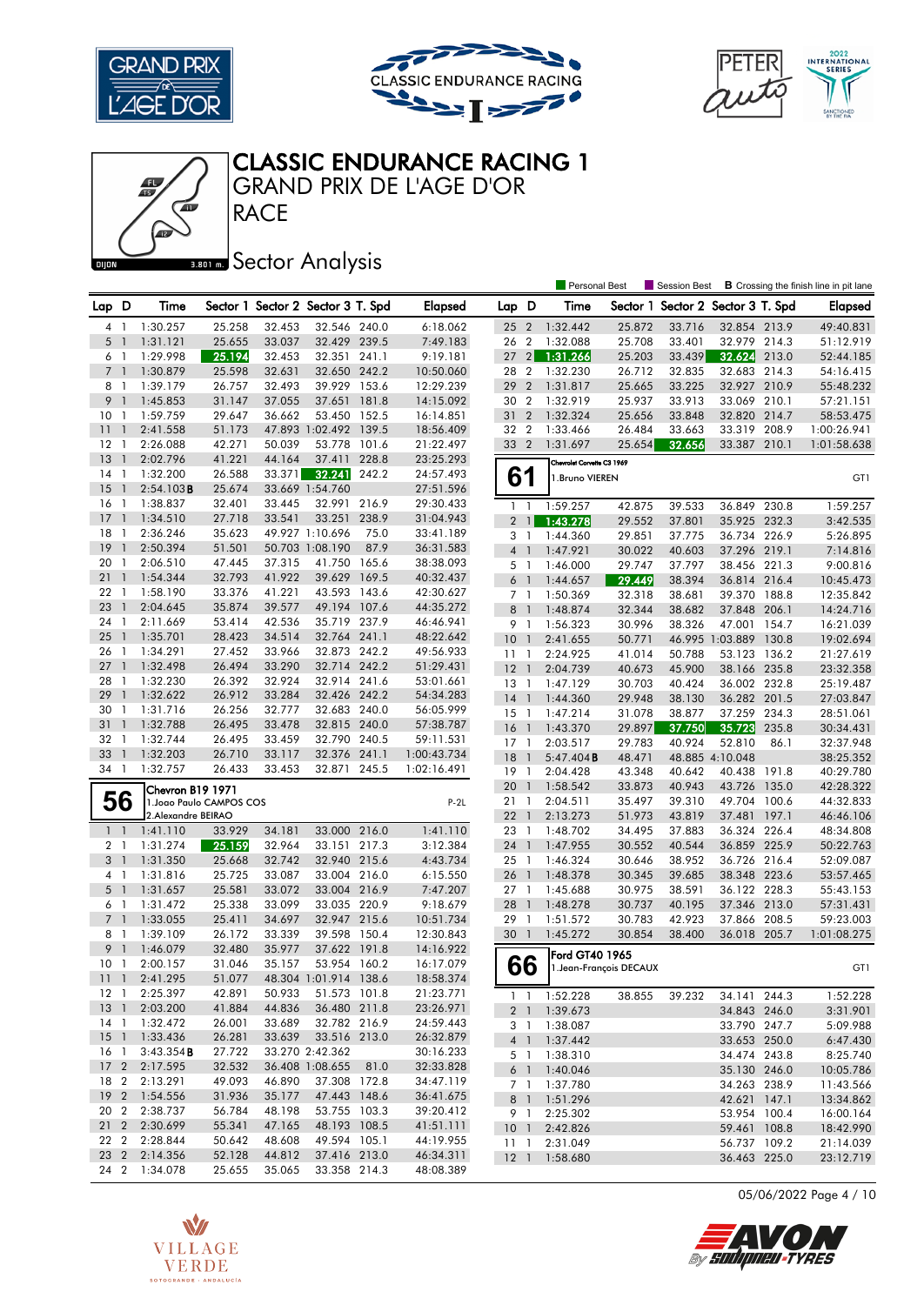







GRAND PRIX DE L'AGE D'OR

V

**VILLAGE** 

**VERDE** SOTOGRANDE - ANDALUCÍA

Æ

### **Banks** Sector Analysis

**RACE** 

|                 |                          |                     |        |                                   |                 |       |                |                 |                          | <b>Personal Best</b>             |        | <b>Session Best</b>               |                       |       | <b>B</b> Crossing the finish line in pit lane |
|-----------------|--------------------------|---------------------|--------|-----------------------------------|-----------------|-------|----------------|-----------------|--------------------------|----------------------------------|--------|-----------------------------------|-----------------------|-------|-----------------------------------------------|
| Lap D           |                          | Time                |        | Sector 1 Sector 2 Sector 3 T. Spd |                 |       | <b>Elapsed</b> | Lap D           |                          | Time                             |        | Sector 1 Sector 2 Sector 3 T. Spd |                       |       | <b>Elapsed</b>                                |
| 13              | $\overline{1}$           | 1:39.569            |        |                                   | 34.423 242.2    |       | 24:52.288      |                 |                          | Porsche 911 Carrera RSR 3.0 1974 |        |                                   |                       |       |                                               |
| 14              | $\mathbf{1}$             | 1:35.231            |        |                                   | 33.558 251.7    |       | 26:27.519      |                 | 68                       | 1. Luca LITTARDI                 |        |                                   |                       |       | GT1                                           |
| 15              | 1                        | 1:37.212            |        |                                   | 33.847 249.4    |       | 28:04.731      |                 |                          |                                  |        |                                   |                       |       |                                               |
| 16              | $\overline{1}$           | 1:40.365            |        |                                   | 35.806 235.3    |       | 29:45.096      |                 | $1\quad$                 | 2:01.276                         | 42.454 | 40.387                            | 38.435 215.1          |       | 2:01.276                                      |
| 17              | $\overline{\phantom{a}}$ | 3:07.049B           |        |                                   | 1:59.794        |       | 32:52.145      |                 | 2 <sub>1</sub>           | 1:43.492                         | 30.609 | 36.562                            | 36.321 216.0          |       | 3:44.768                                      |
| 18              | $\mathbf{1}$             | 2:08.210            | 36.326 | 48.805                            | 43.079          | 192.9 | 35:00.355      |                 | $3-1$                    | 1:43.194                         | 28.928 | 36.773                            | 37.493 215.1          |       | 5:27.962                                      |
| 19              | $\overline{1}$           | 1:49.031            | 30.769 | 37.894                            | 40.368 114.9    |       | 36:49.386      |                 | $4-1$                    | 1:45.535                         | 29.427 | 38.703                            | 37.405 213.4          |       | 7:13.497                                      |
| 20              | $\mathbf{1}$             | 2:36.236            | 56.976 | 45.307                            | 53.953          | 96.4  | 39:25.622      |                 | 5 <sub>1</sub>           | 1:40.837                         | 28.375 | 36.133                            | 36.329 208.1          |       | 8:54.334                                      |
| 21              | $\mathbf{1}$             | 2:30.723            |        |                                   | 47.684 117.6    |       | 41:56.345      | 6               | $\overline{1}$           | 1:45.662                         | 32.094 | 36.204                            | 37.364                | 213.4 | 10:39.996                                     |
| 22              | $\overline{1}$           | 2:29.716            | 51.248 | 48.895                            | 49.573 122.4    |       | 44:26.061      |                 | 7 <sub>1</sub>           | 1:44.383                         | 29.340 | 35.458                            | 39.585 163.4          |       | 12:24.379                                     |
| 23              | -1                       | 2:11.866            | 51.978 | 44.521                            | 35.367 251.7    |       | 46:37.927      |                 | 8 <sup>1</sup>           | 1:47.126                         | 32.964 | 36.593                            | 37.569 189.8          |       | 14:11.505                                     |
| 24              | -1                       | 1:39.919            | 29.690 | 36.189                            | 34.040 250.0    |       | 48:17.846      | 9               | $\overline{1}$           | 1:58.677                         | 31.456 | 36.150                            | 51.071                | 189.1 | 16:10.182                                     |
| 25              | -1                       | 1:39.572            |        |                                   | 34.428 241.1    |       | 49:57.418      | 10 <sub>1</sub> |                          | 2:43.259                         | 53.504 |                                   | 48.206 1:01.549 125.3 |       | 18:53.441                                     |
| 26              | $\overline{1}$           | 1:39.441            |        |                                   | 34.253 245.5    |       | 51:36.859      | $11-1$          |                          | 2:27.614                         | 42.370 | 49.930                            | 55.314 108.3          |       | 21:21.055                                     |
| 27              | $\mathbf{1}$             | 1:39.214            |        |                                   | 34.305 250.6    |       | 53:16.073      | 12              | $\overline{1}$           | 2:02.600                         | 40.817 | 43.780                            | 38.003 213.9          |       | 23:23.655                                     |
| 28              | $\mathbf{1}$             | 1:40.853            |        |                                   | 34.566 241.1    |       | 54:56.926      | $13-1$          |                          | 1:44.106                         | 30.949 | 36.298                            | 36.859 213.0          |       | 25:07.761                                     |
| 29              | - 1                      | 1:42.723            |        |                                   | 35.575 247.7    |       | 56:39.649      | $14-1$          |                          | 1:40.871                         | 29.403 | 35.637                            | 35.831 217.3          |       | 26:48.632                                     |
| 30              | $\overline{1}$           | 1:41.699            |        |                                   | 35.548 243.8    |       | 58:21.348      | 15              | $\overline{\phantom{a}}$ | 3:28.929B                        | 29.905 |                                   | 36.001 2:23.023       |       | 30:17.561                                     |
| 31              | $\overline{1}$           | 1:40.048            |        |                                   | 34.016 252.9    |       | 1:00:01.396    | $16-1$          |                          | 2:17.574                         | 35.411 |                                   | 40.090 1:02.073       | 83.5  | 32:35.135                                     |
| 32 <sub>1</sub> |                          | 1:37.577            |        |                                   | 33.169          | 257.1 | 1:01:38.973    | $17-1$          |                          | 2:15.749                         | 48.546 | 47.861                            | 39.342 191.5          |       | 34:50.884                                     |
|                 |                          | Chevron B19 1971    |        |                                   |                 |       |                | $18-1$          |                          | 1:54.362                         | 30.756 | 36.353                            | 47.253                | 122.0 | 36:45.246                                     |
| 67              |                          | 1. Robert SHAW      |        |                                   |                 |       | $P-2L$         | 19              | $\mathbf{1}$             | 2:37.033                         | 55.326 | 47.589                            | 54.118 100.6          |       | 39:22.279                                     |
|                 |                          |                     |        |                                   |                 |       |                | 20              | $\overline{1}$           | 2:30.101                         | 55.925 | 46.210                            | 47.966                | 116.0 | 41:52.380                                     |
| $1\quad$        |                          | 1:37.134            | 32.652 | 33.044                            | 31.438 237.9    |       | 1:37.134       | 21              | $\mathbf{1}$             | 2:29.616                         | 50.737 | 49.473                            | 49.406 119.9          |       | 44:21.996                                     |
| 2 <sub>1</sub>  |                          | 1:28.639            | 24.892 | 32.576                            | 31.171 238.4    |       | 3:05.773       | $22 \quad 1$    |                          | 2:15.183                         | 51.963 | 45.373                            | 37.847 213.4          |       | 46:37.179                                     |
| 3 1             |                          | 1:29.494            | 25.709 | 32.367                            | 31.418 238.4    |       | 4:35.267       | 23 1            |                          | 1:44.764                         | 31.203 | 36.735                            | 36.826                | 214.3 | 48:21.943                                     |
| 4 <sub>1</sub>  |                          | 1:27.698            | 24.737 | 31.968                            | 30.993 238.4    |       | 6:02.965       | 24 1            |                          | 1:46.279                         | 31.117 | 38.439                            | 36.723 214.3          |       | 50:08.222                                     |
| 5 1             |                          | 1:28.253            | 25.040 | 31.721                            | 31.492 237.4    |       | 7:31.218       | 25 <sub>1</sub> |                          | 1:42.532                         | 28.909 | 37.603                            | 36.020 219.1          |       | 51:50.754                                     |
| 6 <sup>1</sup>  |                          | 1:28.589            | 24.971 | 32.462                            | 31.156 237.9    |       | 8:59.807       | 26              | $\mathbf{1}$             | 1:42.895                         | 29.002 | 37.112                            | 36.781                | 214.3 | 53:33.649                                     |
| 7 <sub>1</sub>  |                          | 1:29.157            | 25.785 | 32.222                            | 31.150 238.4    |       | 10:28.964      | $27-1$          |                          | 1:42.130                         | 29.342 | 36.444                            | 36.344 219.5          |       | 55:15.779                                     |
| 8               | $\overline{1}$           | 1:28.732            | 25.582 | 32.037                            | 31.113 238.4    |       | 11:57.696      | 28              | $\overline{1}$           | 1:43.090                         | 29.035 | 37.210                            | 36.845 209.7          |       | 56:58.869                                     |
| 9 1             |                          | 1:50.145            | 28.252 | 40.747                            | 41.146 165.4    |       | 13:47.841      | 29 1            |                          | 1:40.171                         | 27.457 | 35.840                            | 36.874 213.4          |       | 58:39.040                                     |
| 10              | $\overline{1}$           | 2:16.751            | 33.040 | 51.130                            | 52.581          | 136.0 | 16:04.592      | 30              | $\overline{1}$           | 1:39.053                         | 27.853 | 35.100                            | 36.100                | 215.6 | 1:00:18.093                                   |
| 11              | $\mathbf{1}$             | 2:42.975            | 55.612 | 48.451                            | 58.912 115.9    |       | 18:47.567      | 31 1            |                          | 1:41.421                         | 29.070 | 35.717                            | 36.634 213.9          |       | 1:01:59.514                                   |
| 12              | $\mathbf{1}$             | 2:31.202            | 45.252 | 49.487                            | 56.463 115.1    |       | 21:18.769      |                 |                          | Lola T70 Mk III B 1969           |        |                                   |                       |       |                                               |
| 13              | 1                        | 1:58.672            | 39.660 | 43.280                            | 35.732 223.1    |       | 23:17.441      |                 | 70                       | 1. Pierre-Alain FRANCE           |        |                                   |                       |       | $P+2L$                                        |
| 14              | $\mathbf{1}$             | 1:28.433            | 25.029 | 32.363                            | 31.041 237.9    |       | 24:45.874      |                 |                          |                                  |        |                                   |                       |       |                                               |
| 15              | $\overline{1}$           | 1:28.143            | 24.990 | 32.330                            | 30.823 237.9    |       | 26:14.017      | $\mathbf{1}$    | $\overline{1}$           | 1:34.814                         | 31.484 | 32.555                            | 30.775 257.1          |       | 1:34.814                                      |
| 16              | $\overline{1}$           | 1:27.865            | 24.737 | 32.128                            | 31.000 237.9    |       | 27:41.882      |                 | 2 <sub>1</sub>           | 1:28.687                         | 24.787 | 32.533                            | 31.367 254.7          |       | 3:03.501                                      |
| 17              | $\overline{1}$           | 1:30.050            | 25.247 | 33.007                            | 31.796 236.8    |       | 29:11.932      | 3               | -1                       | 1:28.328                         | 25.085 | 32.552                            | 30.691 252.9          |       | 4:31.829                                      |
| 18              | $\overline{1}$           | 1:31.497            | 27.170 | 33.168                            | 31.159 237.9    |       | 30:43.429      |                 | $4-1$                    | 1:27.914                         | 24.851 | 32.173                            | 30.890                | 253.5 | 5:59.743                                      |
| 19              | -1                       | $3:27.221$ <b>B</b> | 26.113 |                                   | 48.850 2:12.258 |       | 34:10.650      |                 | 5 <sub>1</sub>           | 1:28.232                         | 24.691 | 32.400                            | 31.141                | 252.3 | 7:27.975                                      |
| 20              | $\mathbf{1}$             | 2:25.500            | 37.405 |                                   | 45.848 1:02.247 | 101.6 | 36:36.150      |                 | 6 1                      | 1:27.976                         | 24.814 | 32.348                            | 30.814                | 255.9 | 8:55.951                                      |
| $21 \quad 1$    |                          | 2:39.290            | 52.081 | 51.568                            | 55.641          | 98.5  | 39:15.440      |                 | 7 1                      | 1:28.111                         | 25.022 | 32.219                            | 30.870 254.1          |       | 10:24.062                                     |
|                 |                          | 22 1 2:30.336       | 53.203 | 46.430                            | 50.703 115.4    |       | 41:45.776      |                 | 8 1                      | 1:27.606                         | 24.490 | 32.470                            | 30.646 254.1          |       | 11:51.668                                     |
|                 |                          | 23 1 2:29.653       | 48.516 | 49.004                            | 52.133 109.2    |       | 44:15.429      |                 |                          | 9 1 1:53.019                     | 30.356 | 38.903                            | 43.760 160.7          |       | 13:44.687                                     |
| 24 1            |                          | 2:11.203            | 48.887 | 45.778                            | 36.538 209.3    |       | 46:26.632      |                 | 10 <sub>1</sub>          | 2:17.009                         | 33.066 | 50.365                            | 53.578                | 97.8  | 16:01.696                                     |
|                 |                          | 25 1 1:28.744       | 25.263 | 32.417                            | 31.064 237.4    |       | 47:55.376      |                 | $11-1$                   | 2:43.182                         | 55.687 | 48.494                            | 59.001                | 99.8  | 18:44.878                                     |
|                 |                          | 26 1 1:27.423       | 24.885 | 31.823                            | 30.715 238.4    |       | 49:22.799      | $12-1$          |                          | 3:09.813B                        | 45.649 |                                   | 48.466 1:35.698       |       | 21:54.691                                     |
|                 |                          | 27 1 1:29.077       | 25.046 | 32.486                            | 31.545 237.9    |       | 50:51.876      |                 | 13 <sup>1</sup>          | 1:45.424                         | 29.199 | 36.488                            | 39.737 205.3          |       | 23:40.115                                     |
|                 |                          | 28 1 1:29.968       | 26.210 | 32.488                            | 31.270 237.9    |       | 52:21.844      | $14-1$          |                          | 1:27.920                         | 25.082 | 32.316                            | 30.522 259.6          |       | 25:08.035                                     |
|                 |                          | 29 1 1:30.949       | 26.275 | 32.798                            | 31.876 237.4    |       | 53:52.793      |                 |                          | 15 1 1:28.894                    | 25.704 | 32.683                            | 30.507 255.9          |       | 26:36.929                                     |
|                 |                          | 30 1 1:29.544       | 26.561 | 32.065                            | 30.918 237.9    |       | 55:22.337      |                 |                          | 16 1 1:29.027                    | 26.278 | 32.027                            | 30.722 255.9          |       | 28:05.956                                     |
| 31 1            |                          | 1:29.992            | 25.991 | 33.099                            | 30.902 237.4    |       | 56:52.329      |                 |                          | 17 1 1:29.244                    | 25.799 | 32.316                            | 31.129 255.3          |       | 29:35.200                                     |
|                 |                          | 32 1 1:30.322       | 25.912 | 32.781                            | 31.629 237.4    |       | 58:22.651      | 18 1            |                          | 1:28.816                         | 25.163 | 32.616                            | 31.037 253.5          |       | 31:04.016                                     |
|                 |                          | 33 1 1:29.589       | 26.878 | 31.932                            | 30.779 237.9    |       | 59:52.240      | $19-1$          |                          | 3:41.675B                        | 35.482 |                                   | 50.076 2:16.117       |       | 34:45.691                                     |
|                 |                          | 34 1 1:28.930       | 25.745 | 32.193                            | 30.992 236.3    |       | 1:01:21.170    | 20 1            |                          | 1:57.933                         | 34.064 | 34.961                            | 48.908 123.3          |       | 36:43.624                                     |

05/06/2022 Page 5 / 10

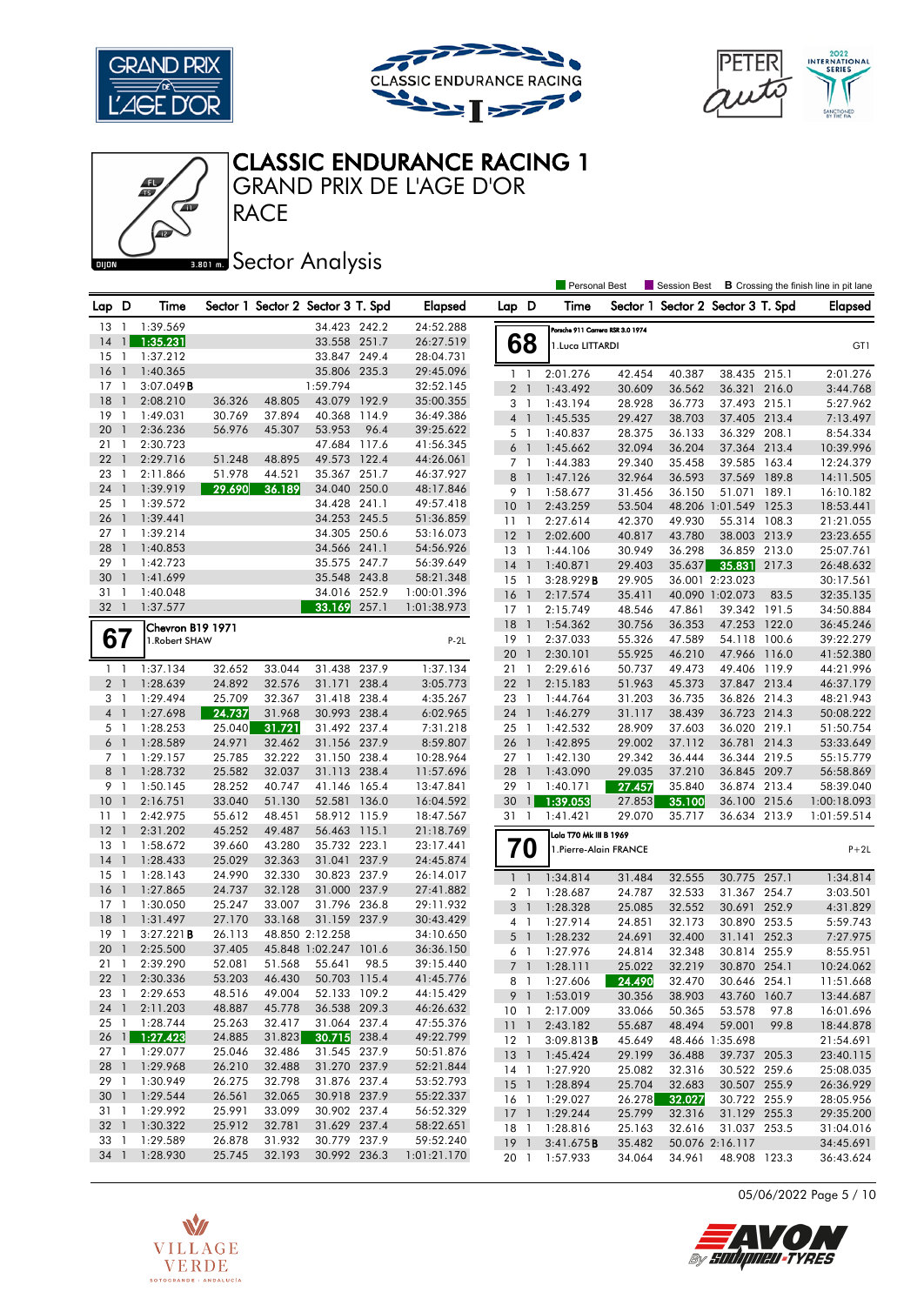





# CLASSIC ENDURANCE RACING 1

GRAND PRIX DE L'AGE D'OR

**RACE** 

Æ

### **Banks** Sector Analysis

|                                  |                |                                  |                  |                  |                                   |       |                        |                 |                | <b>Personal Best</b>                |                                      | <b>Session Best</b> |                                   |       | <b>B</b> Crossing the finish line in pit lane |
|----------------------------------|----------------|----------------------------------|------------------|------------------|-----------------------------------|-------|------------------------|-----------------|----------------|-------------------------------------|--------------------------------------|---------------------|-----------------------------------|-------|-----------------------------------------------|
| Lap D                            |                | Time                             |                  |                  | Sector 1 Sector 2 Sector 3 T. Spd |       | <b>Elapsed</b>         | Lap D           |                | Time                                |                                      |                     | Sector 1 Sector 2 Sector 3 T. Spd |       | <b>Elapsed</b>                                |
| 21                               | -1             | 2:37.577                         | 55.504           | 48.139           | 53.934 101.1                      |       | 39:21.201              | 5 1             |                | 1:32.530                            | 25.775                               | 33.646              | 33.109 231.8                      |       | 7:56.914                                      |
| 22 1                             |                | 2:30.439                         | 55.200           | 47.116           | 48.123 105.3                      |       | 41:51.640              | 6               | $\overline{1}$ | 1:32.245                            | 25.796                               | 33.527              | 32.922 233.8                      |       | 9:29.159                                      |
| 23                               | $\mathbf{1}$   | 2:29.081                         | 50.663           | 48.564           | 49.854 110.0                      |       | 44:20.721              | 7 1             |                | 1:34.877                            | 26.210                               | 35.292              | 33.375 231.3                      |       | 11:04.036                                     |
| 24                               | $\mathbf{1}$   | 2:13.662                         | 52.276           | 44.672           | 36.714 216.9                      |       | 46:34.383              | 8 <sup>1</sup>  |                | 1:36.360                            | 26.381                               | 34.112              | 35.867 204.9                      |       | 12:40.396                                     |
| 25                               | $\overline{1}$ | 1:31.434                         | 25.964           | 33.426           | 32.044 256.5                      |       | 48:05.817              | 9 1             |                | 1:47.355                            | 30.593                               | 38.753              | 38.009 196.0                      |       | 14:27.751                                     |
| 26                               | $\overline{1}$ | 1:29.427                         | 25.574           | 33.402           | 30.451 262.1                      |       | 49:35.244              | 10 <sub>1</sub> |                | 1:55.145                            | 29.824                               | 38.371              | 46.950 132.5                      |       | 16:22.896                                     |
| 27                               | $\overline{1}$ | 1:29.617                         | 26.061           | 32.658           | 30.898                            | 257.1 | 51:04.861              | $11-1$          |                | 2:42.287                            | 51.617                               |                     | 46.852 1:03.818 114.3             |       | 19:05.183                                     |
| 28                               | $\mathbf{1}$   | 1:27.540                         | 25.202           | 32.118           | 30.220                            | 259.0 | 52:32.401              | 12              | $\overline{1}$ | 2:24.110                            | 40.937                               | 51.635              | 51.538 142.5                      |       | 21:29.293                                     |
| 29                               | $\mathbf{1}$   | 1:29.384                         | 25.644           | 33.010           | 30.730                            | 259.6 | 54:01.785              | 13              | $\overline{1}$ | 2:04.549                            | 41.776                               | 45.858              | 36.915 229.8                      |       | 23:33.842                                     |
| 30                               | $\mathbf{1}$   | 1:30.055                         | 26.141           | 32.976           | 30.938                            | 255.9 | 55:31.840              | $14-1$          |                | 1:32.645                            | 25.435                               | 33.277              | 33.933 231.8                      |       | 25:06.487                                     |
| 31                               | $\mathbf{1}$   | 1:31.928                         | 26.043           | 33.319           | 32.566 254.1                      |       | 57:03.768              | $15-1$          |                | 1:33.643                            | 26.881                               | 34.562              | 32.200                            | 240.5 | 26:40.130                                     |
| 32 1                             |                | 1:30.292                         | 26.396           | 32.848           | 31.048 257.8                      |       | 58:34.060              | <b>16</b>       | $\overline{1}$ | 2:59.758B                           | 25.713                               |                     | 33.513 2:00.532                   |       | 29:39.888                                     |
| 33                               | $\overline{1}$ | 1:30.078                         | 26.058           | 33.272           | 30.748                            | 257.8 | 1:00:04.138            | $17-1$          |                | 1:42.065                            | 32.016                               | 33.757              | 36.292 162.2                      |       | 31:21.953                                     |
| 34 1                             |                | 1:30.450                         | 26.014           | 33.161           | 31.275 256.5                      |       | 1:01:34.588            | 18              | $\overline{1}$ | 2:21.602                            | 31.295                               |                     | 41.971 1:08.336                   | 81.9  | 33:43.555                                     |
|                                  |                |                                  |                  |                  |                                   |       |                        | $19-1$          |                | 2:48.848                            | 52.673                               |                     | 49.966 1:06.209                   | 92.5  | 36:32.403                                     |
|                                  |                | Chevron B16 1970                 |                  |                  |                                   |       |                        | 20              | $\overline{1}$ | 2:06.743                            | 48.929                               | 38.533              | 39.281                            | 155.6 | 38:39.146                                     |
| 72                               |                | 1. Didier ROBIN                  |                  |                  |                                   |       | $P-2L$                 | 211             |                | 1:54.908                            | 33.314                               | 41.861              | 39.733 182.1                      |       | 40:34.054                                     |
| $1\quad$                         |                | 1:42.213                         | 34.689           | 34.769           | 32.755 229.3                      |       | 1:42.213               | $22 \quad 1$    |                | 1:57.533                            | 33.433                               | 41.161              | 42.939                            | 137.1 | 42:31.587                                     |
|                                  |                | 1:30.869                         |                  |                  | 32.293                            | 229.3 |                        | 23 1            |                | 2:05.470                            | 36.769                               | 39.831              | 48.870 124.1                      |       | 44:37.057                                     |
| 2 <sub>1</sub><br>3 <sub>1</sub> |                |                                  | 25.053           | 33.523           |                                   |       | 3:13.082               | 24 1            |                | 2:11.755                            | 54.423                               | 41.681              | 35.651                            | 226.9 | 46:48.812                                     |
| 4 1                              |                | 1:30.893<br>1:30.913             | 25.236<br>24.943 | 33.274<br>33.121 | 32.383 227.4<br>32.849 222.7      |       | 4:43.975<br>6:14.888   | 25              | $\overline{1}$ | 1:35.911                            | 27.273                               | 34.958              | 33.680 225.9                      |       | 48:24.723                                     |
|                                  |                | 1:30.469                         |                  |                  |                                   |       |                        | 26 1            |                | 1:34.157                            | 27.189                               | 34.481              | 32.487 236.8                      |       | 49:58.880                                     |
| 6 <sub>1</sub>                   | $5 \text{ } 1$ | 1:31.205                         | 24.726           | 33.092           | 32.651 221.8<br>33.347 221.3      |       | 7:45.357               | $27-1$          |                | 1:32.435                            | 25.799                               | 33.939              | 32.697 240.0                      |       | 51:31.315                                     |
| 7 <sub>1</sub>                   |                | 1:31.528                         | 24.954<br>24.913 | 32.904<br>33.319 | 33.296 223.6                      |       | 9:16.562<br>10:48.090  | 28              | $\overline{1}$ | 1:32.498                            | 25.357                               | 33.806              | 33.335 237.9                      |       | 53:03.813                                     |
|                                  |                |                                  |                  |                  | 39.918 154.3                      |       |                        | 29              | $\overline{1}$ | 1:32.576                            | 26.203                               | 33.534              | 32.839 232.3                      |       | 54:36.389                                     |
| 8 1<br>9                         | $\overline{1}$ | 1:39.678<br>1:45.988             | 26.464<br>31.576 | 33.296<br>37.103 | 37.309                            | 174.8 | 12:27.768              | 30              | $\overline{1}$ | 1:32.132                            | 26.023                               | 33.257              | 32.852 235.3                      |       | 56:08.521                                     |
| 10                               | $\overline{1}$ | 2:00.038                         | 30.122           | 36.786           | 53.130 160.7                      |       | 14:13.756<br>16:13.794 | 31              | $\overline{1}$ | 1:31.401                            | 25.115                               | 33.668              | 32.618                            | 234.8 | 57:39.922                                     |
| 11                               | $\mathbf{1}$   | 2:41.514                         | 51.361           |                  | 48.048 1:02.105                   | 131.7 | 18:55.308              | 32              | $\overline{1}$ | 1:32.193                            | 25.616                               | 33.975              | 32.602 235.8                      |       | 59:12.115                                     |
| 12                               | $\mathbf{1}$   | 2:26.465                         | 42.603           | 49.907           | 53.955 102.1                      |       | 21:21.773              | 33 1            |                | 1:32.500                            | 26.371                               | 33.641              | 32.488 234.8                      |       | 1:00:44.615                                   |
| 13                               | $\mathbf{1}$   | 2:02.866                         | 41.220           | 43.969           | 37.677 215.6                      |       | 23:24.639              | 34 1            |                | 1:33.128                            | 25.843                               | 33.788              | 33.497 236.3                      |       | 1:02:17.743                                   |
| 14                               | $\overline{1}$ | 1:33.001                         | 26.366           | 33.712           | 32.923 223.1                      |       | 24:57.640              |                 |                |                                     | Porsche 911 Carrera RSR 3.0 (C) 1974 |                     |                                   |       |                                               |
| 15                               | $\mathbf{1}$   | 2:58.417B                        | 25.842           |                  | 34.947 1:57.628                   |       | 27:56.057              | 77              |                | 1.Mark SUMPTER                      |                                      |                     |                                   |       | GT1                                           |
| 16                               | - 1            | 1:37.551                         | 29.384           | 34.659           | 33.508                            | 220.9 | 29:33.608              |                 |                |                                     |                                      |                     |                                   |       |                                               |
| 17                               | $\overline{1}$ | 1:32.791                         | 25.791           | 34.350           | 32.650                            | 224.5 | 31:06.399              | $1\quad$        |                | 1:40.366                            | 33.627                               | 33.828              | 32.911 226.4                      |       | 1:40.366                                      |
| 18                               | $\mathbf{1}$   | 2:35.226                         | 35.135           |                  | 49.668 1:10.423                   | 75.1  | 33:41.625              | 2 <sub>1</sub>  |                | 1:31.578                            | 25.508                               | 32.846              | 33.224 222.2                      |       | 3:11.944                                      |
| 19                               | $\mathbf{1}$   | 2:49.017                         | 51.796           |                  | 49.169 1:08.052                   | 89.0  | 36:30.642              | 3               | $\vert$        | 1:31.363                            | 25.562                               | 32.618              | 33.183 220.9                      |       | 4:43.307                                      |
| 20                               | $\mathbf{1}$   | 2:06.894                         | 47.375           | 37.931           | 41.588                            | 160.5 | 38:37.536              | 4 <sup>1</sup>  |                | 1:31.556                            | 25.332                               | 32.797              | 33.427 221.3                      |       | 6:14.863                                      |
| 21                               | $\overline{1}$ | 1:54.051                         | 32.617           | 42.236           | 39.198                            | 184.0 | 40:31.587              | 5 1             |                | 1:31.976                            | 25.844                               | 32.767              | 33.365 221.8                      |       | 7:46.839                                      |
| 22                               | $\overline{1}$ | 1:58.165                         | 33.618           | 41.202           | 43.345 148.6                      |       | 42:29.752              | $6-1$           |                | 1:31.571                            | 25.215                               | 32.609              | 33.747 223.6                      |       | 9:18.410                                      |
| 23                               | $\overline{1}$ | 2:04.945                         | 35.831           | 39.772           | 49.342                            | 101.5 | 44:34.697              | 7 1             |                | 1:31.689                            | 25.183                               | 33.053              | 33.453 223.6                      |       | 10:50.099                                     |
| 24                               | $\mathbf{1}$   | 2:11.856                         | 52.959           | 42.342           | 36.555 221.8                      |       | 46:46.553              | 8 <sup>1</sup>  |                | 1:39.801                            | 27.229                               | 32.802              | 39.770 155.8                      |       | 12:29.900                                     |
| 25                               | $\overline{1}$ | 1:34.230                         | 25.911           | 34.593           | 33.726 225.9                      |       | 48:20.783              | 9 1             |                | 1:46.068                            | 32.025                               | 36.413              | 37.630 178.5                      |       | 14:15.968                                     |
| 26                               | -1             | 1:32.561                         | 26.039           | 33.638           | 32.884 225.0                      |       | 49:53.344              | 10              | $\overline{1}$ | 1:59.302                            | 30.295                               | 35.686              | 53.321                            | 174.5 | 16:15.270                                     |
| 27                               | $\overline{1}$ | 1:32.222                         | 25.647           | 33.423           | 33.152 226.9                      |       | 51:25.566              | 11 <sub>1</sub> |                | 2:41.970                            | 51.706                               |                     | 47.829 1:02.435 139.4             |       | 18:57.240                                     |
|                                  |                | 28 1 1:34.357                    | 27.081           | 34.011           | 33.265 222.7                      |       | 52:59.923              |                 |                | 12 1 2:25.844                       | 42.241                               | 50.381              | 53.222 98.9                       |       | 21:23.084                                     |
|                                  |                | 29 1 1:34.666                    | 27.039           | 33.884           | 33.743 225.0                      |       | 54:34.589              |                 |                | 13 1 2:02.806                       | 41.253                               | 44.328              | 37.225 222.7                      |       | 23:25.890                                     |
| 30 1                             |                | 1:32.815                         | 26.517           | 33.580           | 32.718 224.1                      |       | 56:07.404              | 14 <sup>1</sup> |                | 1:32.976                            | 26.277                               | 33.947              | 32.752 227.4                      |       | 24:58.866                                     |
|                                  |                | 31 1 1:32.997                    | 25.703           | 34.633           | 32.661 229.3                      |       | 57:40.401              | $15-1$          |                | 1:32.941                            | 25.421                               | 33.798              | 33.722 223.1                      |       | 26:31.807                                     |
| 32 1                             |                | 1:32.154                         | 25.633           | 34.051           | 32.470 230.3                      |       | 59:12.555              |                 |                | Porsche 911 Carrera RS 3.0 (C) 1975 |                                      |                     |                                   |       |                                               |
| 33 1                             |                | 1:33.225                         | 26.191           | 34.358           | 32.676 225.0                      |       | 1:00:45.780            | 79              |                | 1.Brice PINEAU                      |                                      |                     |                                   |       | GT1                                           |
|                                  |                |                                  |                  |                  |                                   |       |                        |                 |                | 2. Olivier MUYTJENS                 |                                      |                     |                                   |       |                                               |
| 75                               |                | Chevron B16 1970<br>1.Ted TUPPEN |                  |                  |                                   |       | $P-2L$                 |                 |                | $1 \quad 1 \quad 1:59.871$          | 41.642                               | 40.267              | 37.962 214.3                      |       | 1:59.871                                      |
|                                  |                |                                  |                  |                  |                                   |       |                        |                 |                | 2 1 1:51.252                        | 31.803                               | 41.318              | 38.131 211.8                      |       | 3:51.123                                      |
|                                  |                | $1 \quad 1 \quad 1:45.433$       | 36.144           | 35.577           | 33.712 235.8                      |       | 1:45.433               |                 |                | 3 1 1:49.359                        | 31.323                               | 39.553              | 38.483 213.0                      |       | 5:40.482                                      |
|                                  |                | 2 1 1:32.771                     | 26.120           | 33.386           | 33.265 234.8                      |       | 3:18.204               | 4 1             |                | 1:50.068                            | 31.923                               | 39.542              | 38.603 207.7                      |       | 7:30.550                                      |
| 3 1                              |                | 1:33.852                         | 26.145           | 34.198           | 33.509 232.8                      |       | 4:52.056               | 5 <sub>1</sub>  |                | 1:51.428                            | 31.795                               | 39.742              | 39.891 205.7                      |       | 9:21.978                                      |
|                                  |                | 4 1 1:32.328                     | 25.441           | 33.728           | 33.159 234.3                      |       | 6:24.384               | 6 1             |                | 1:49.255                            | 30.935                               | 40.110              | 38.210 199.6                      |       | 11:11.233                                     |

05/06/2022 Page 6 / 10



 $\boldsymbol{Z}$ 

By Sudipneu-Tyres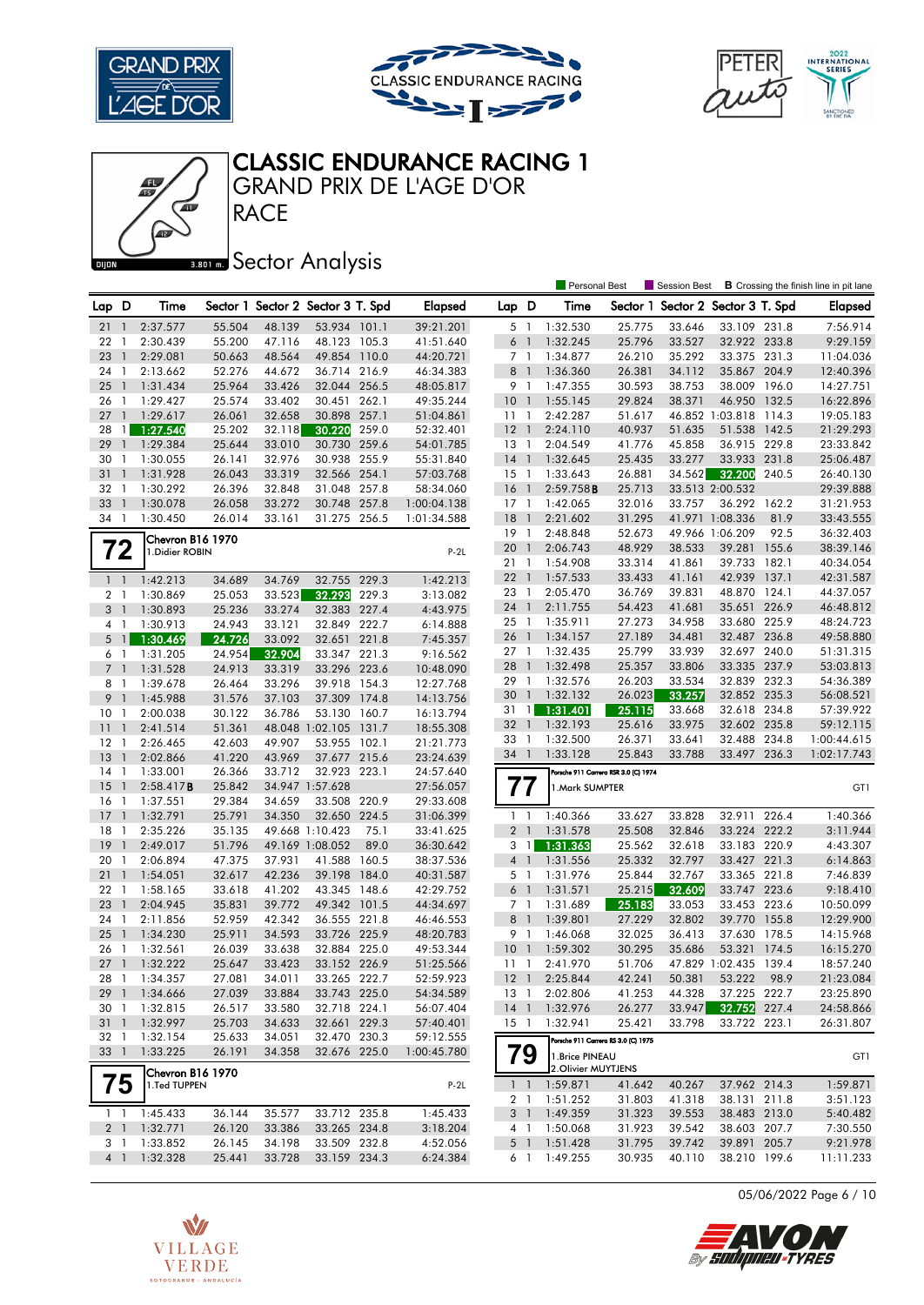

心







GRAND PRIX DE L'AGE D'OR

### **Bector Analysis**

**RACE** 

|                         |                          |                      |                  |                                   |                              |       |                          |                 |                 | <b>Personal Best</b>              |        | Session Best                      |                     |       | <b>B</b> Crossing the finish line in pit lane |
|-------------------------|--------------------------|----------------------|------------------|-----------------------------------|------------------------------|-------|--------------------------|-----------------|-----------------|-----------------------------------|--------|-----------------------------------|---------------------|-------|-----------------------------------------------|
| Lap D                   |                          | Time                 |                  | Sector 1 Sector 2 Sector 3 T. Spd |                              |       | Elapsed                  | Lap D           |                 | Time                              |        | Sector 1 Sector 2 Sector 3 T. Spd |                     |       | <b>Elapsed</b>                                |
| 7                       | $\overline{1}$           | 1:53.273             | 32.335           | 41.388                            | 39.550 207.7                 |       | 13:04.506                |                 |                 | Porsche 911 Carrera RSR 2,8L 1973 |        |                                   |                     |       |                                               |
| 8                       | -1                       | 2:19.808             | 56.615           | 43.331                            | 39.862 205.3                 |       | 15:24.314                |                 | 106             | 1.Kurt THIEL                      |        |                                   |                     |       | GT1                                           |
| 9                       | $\overline{1}$           | 1:53.039             | 31.821           | 39.933                            | 41.285                       | 193.9 | 17:17.353                |                 |                 |                                   |        |                                   |                     |       |                                               |
| 10                      | -1                       | 1:52.150             | 31.637           | 38.888                            | 41.625                       | 165.4 | 19:09.503                |                 | $1\quad$        | 1:51.317                          | 39.038 | 36.386                            | 35.893 208.5        |       | 1:51.317                                      |
| 11                      | $\overline{1}$           | 2:21.345             | 39.668           | 50.563                            | 51.114 136.0                 |       | 21:30.848                |                 | 2 <sub>1</sub>  | 1:38.440                          | 26.990 | 35.376                            | 36.074 206.9        |       | 3:29.757                                      |
| $12 \,$                 | $\overline{1}$           | 2:07.700             | 42.355           | 45.692                            | 39.653 212.2                 |       | 23:38.548                |                 | 3 <sub>1</sub>  | 1:38.705                          | 27.264 | 35.551                            | 35.890 208.1        |       | 5:08.462                                      |
| 13                      | $\overline{1}$           | 1:47.787             | 31.013           | 39.846                            | 36.928 214.7                 |       | 25:26.335                |                 | $4-1$           | 1:38.887                          | 26.986 | 35.851                            | 36.050 204.9        |       | 6:47.349                                      |
| 14                      | $\overline{1}$           | 3:25.942B            | 30.283           |                                   | 37.936 2:17.723              |       | 28:52.277                |                 | $5-1$           | 1:40.751                          | 28.418 | 36.397                            | 35.936 207.3        |       | 8:28.100                                      |
| 15                      | $\overline{2}$           | 1:44.566             | 34.512           | 35.181                            | 34.873                       | 212.2 | 30:36.843                | 6               | $\overline{1}$  | 1:39.446                          | 27.188 | 35.877                            | 36.381              | 208.1 | 10:07.546                                     |
| 16                      | $\overline{2}$           | 2:01.743             | 28.723           | 40.255                            | 52.765                       | 85.4  | 32:38.586                |                 | 7 <sub>1</sub>  | 1:38.777                          | 26.704 | 35.777                            | 36.296 208.5        |       | 11:46.323                                     |
| 17                      | $\overline{2}$           | 2:20.958             | 48.450           | 49.282                            | 43.226 202.2                 |       | 34:59.544                |                 | 8 <sup>1</sup>  | 1:56.694                          | 32.497 | 41.193                            | 43.004              | 162.4 | 13:43.017                                     |
| 18                      | $\overline{2}$           | 1:48.235             | 29.617           | 36.011                            | 42.607 117.9                 |       | 36:47.779                | 9               | $\overline{1}$  | 2:17.947                          | 33.554 | 50.330                            | 54.063              | 99.1  | 16:00.964                                     |
| 19                      | $\overline{2}$           | 2:36.732             | 57.047           | 45.610                            | 54.075                       | 107.6 | 39:24.511                | 10 <sub>1</sub> |                 | 2:42.808                          | 54.824 | 48.612                            | 59.372 104.9        |       | 18:43.772                                     |
| 20                      | $\overline{2}$           | 2:30.621             | 56.916           | 45.869                            | 47.836 111.6                 |       | 41:55.132                | $11-1$          |                 | 2:31.127                          | 45.385 | 48.893                            | 56.849              | 112.0 | 21:14.899                                     |
| 21                      | $\overline{2}$           | 2:29.862             | 51.168           | 49.085                            | 49.609                       | 129.0 | 44:24.994                | $12-1$          |                 | 1:59.598                          | 40.819 | 41.967                            | 36.812 206.5        |       | 23:14.497                                     |
| 22                      | $\overline{2}$           | 2:13.393             | 51.933           | 44.694                            | 36.766 217.3                 |       | 46:38.387                | $13-1$          |                 | 1:39.801                          | 26.579 | 37.395                            | 35.827 209.7        |       | 24:54.298                                     |
| 23                      | 2                        | 1:39.226             | 29.600           | 34.716                            | 34.910 220.9                 |       | 48:17.613                | 14              | $\overline{1}$  | 3:12.397B                         | 26.740 |                                   | 35.549 2:10.108     |       | 28:06.695                                     |
| 24                      | $\overline{2}$           | $5:00.808$ B         | 31.872           |                                   | 46.996 3:41.940              |       | 53:18.421                | $15-1$          |                 | 1:46.310                          | 34.740 | 35.872                            | 35.698 207.3        |       | 29:53.005                                     |
| 25                      | $\overline{2}$           | 1:45.294             | 34.733           | 35.514                            | 35.047 224.1                 |       | 55:03.715                | 16              | $\overline{1}$  | 2:04.846                          | 29.331 | 36.214                            | 59.301              | 97.7  | 31:57.851                                     |
| 26                      | $\overline{2}$           | 1:43.334             | 30.785           | 36.650                            | 35.899 210.9                 |       | 56:47.049                | $17-1$          |                 | 2:21.587                          | 42.168 | 44.936                            | 54.483 118.4        |       | 34:19.438                                     |
| 27                      | $\overline{2}$           | 1:43.814             | 29.950           | 37.505                            | 36.359 213.4                 |       | 58:30.863                | 18              | $\overline{1}$  | 2:17.792                          | 32.303 |                                   | 43.035 1:02.454     | 116.9 | 36:37.230                                     |
| 28                      | $\overline{2}$           | 1:41.937             | 29.052           | 36.225                            | 36.660 205.7                 |       | 1:00:12.800              | 19              | $\mathbf{1}$    | 2:38.799                          | 52.315 | 51.214                            | 55.270              | 98.9  | 39:16.029                                     |
| 29                      | $\overline{2}$           | 1:41.159             | 28.564           | 35.294                            | 37.301 210.5                 |       | 1:01:53.959              | 20              | $\overline{1}$  | 2:30.640                          | 53.543 | 47.109                            | 49.988              | 113.8 | 41:46.669                                     |
|                         |                          | Chevron B19 1971     |                  |                                   |                              |       |                          | 21              | $\mathbf{1}$    | 2:29.621                          | 48.663 | 49.397                            | 51.561              | 109.2 | 44:16.290                                     |
| 97                      |                          | 1.Emmanuel BRIGAND   |                  |                                   |                              |       | $P-2L$                   | $22 \quad 1$    |                 | 2:11.719                          | 48.767 | 46.934                            | 36.018 209.3        |       | 46:28.009                                     |
|                         |                          |                      |                  |                                   |                              |       |                          | 23              | $\overline{1}$  | 1:40.522                          | 28.214 | 36.564                            | 35.744              | 210.9 | 48:08.531                                     |
| $1\quad$                |                          | 1:33.632             | 30.387           | 31.773                            | 31.472 234.8                 |       | 1:33.632                 | 24              | $\mathbf{1}$    | 1:37.702                          | 26.920 | 35.508                            | 35.274 210.9        |       | 49:46.233                                     |
| 2 <sub>1</sub>          |                          | 1:25.996             | 23.509           | 31.361                            | 31.126 234.8                 |       | 2:59.628                 | 25 <sub>1</sub> |                 | 1:39.202                          | 27.048 | 36.167                            | 35.987 208.1        |       | 51:25.435                                     |
| 3 1                     |                          | 1:26.593             | 23.590           | 31.503                            | 31.500 229.8                 |       | 4:26.221                 | 26              | $\mathbf{1}$    | 1:41.231                          | 27.729 | 36.889                            | 36.613 212.6        |       | 53:06.666                                     |
| $4-1$                   |                          | 1:25.847             | 23.496           | 31.055                            | 31.296 236.8                 |       | 5:52.068                 | $27-1$          |                 | 1:38.905                          | 27.197 | 35.973                            | 35.735 209.3        |       | 54:45.571                                     |
| 5 <sub>1</sub>          |                          | 1:27.022             | 23.300           | 32.027                            | 31.695 217.3                 |       | 7:19.090                 | 28 1            |                 | 1:39.019                          | 27.472 | 35.820                            | 35.727 207.7        |       | 56:24.590                                     |
| 6 1                     |                          | 1:30.201             | 25.598           | 32.422                            | 32.181 230.3                 |       | 8:49.291                 | 29 1            |                 | 1:39.848                          | 27.191 | 35.966                            | 36.691 200.0        |       | 58:04.438                                     |
| 7 <sub>1</sub>          |                          | 1:26.360             | 23.484           | 31.634                            | 31.242 236.8                 |       | 10:15.651                | 30 <sub>1</sub> |                 | 1:39.168                          | 27.312 | 35.779                            | 36.077              | 207.3 | 59:43.606                                     |
| 8 <sup>1</sup>          |                          | 1:28.091             | 23.844           | 31.190                            | 33.057 234.8                 |       | 11:43.742                | 31 1            |                 | 1:39.240                          | 27.297 | 36.017                            | 35.926 209.7        |       | 1:01:22.846                                   |
| 9 1                     |                          | 1:45.291             | 26.537           | 37.617                            | 41.137 120.8                 |       | 13:29.033                |                 |                 | Porsche 911 2,5L ST 1972          |        |                                   |                     |       |                                               |
| 10                      | $\mathbf{1}$             | 8:23.220B            | 39.643           |                                   | 56.792 6:46.785              |       | 21:52.253                |                 | 25              | 1.Lorenzo ROCCO                   |        |                                   |                     |       | GT1                                           |
| 11                      | $\overline{\phantom{a}}$ | 1:47.716             | 28.318           | 39.436                            | 39.962 204.2                 |       | 23:39.969                |                 |                 | 2. Patrick KOLB                   |        |                                   |                     |       |                                               |
| 12                      | $\overline{1}$           | 1:26.377             | 24.137           | 31.245                            | 30.995 237.9                 |       | 25:06.346                | $\mathbf{1}$    | $\overline{2}$  | 1:52.791                          | 39.264 | 37.530                            | 35.997 202.6        |       | 1:52.791                                      |
| 13                      | $\overline{1}$           | 1:25.438             | 23.357           | 31.000                            | 31.081 239.5                 |       | 26:31.784                |                 | 2 <sub>2</sub>  | 1:41.907                          | 27.994 | 37.499                            | 36.414              | 198.9 | 3:34.698                                      |
| 14                      | $\overline{1}$           | 1:25.510             | 23.224           | 31.829                            | 30.457                       | 236.8 | 27:57.294                |                 | 3 <sub>2</sub>  | 1:38.474                          | 26.933 | 35.798                            | 35.743 199.3        |       | 5:13.172                                      |
| 15                      | $\mathbf{1}$             | 2:44.786B            | 23.914           |                                   | 31.622 1:49.250              |       | 30:42.080                | 4               | $\overline{2}$  | 1:39.945                          | 27.115 | 35.983                            | 36.847              | 194.9 | 6:53.117                                      |
| 16                      | $\mathbf{1}$             | 2:14.205             | 29.813           | 46.856                            | 57.536                       | 110.8 | 32:56.285                | 5               | $\overline{2}$  | 1:39.010                          | 26.911 | 35.798                            | 36.301              | 196.0 | 8:32.127                                      |
| 17                      | -1                       | 2:04.825             | 33.525           | 47.928                            | 43.372 208.5                 |       | 35:01.110                | 6               | $\overline{2}$  | 1:38.917                          | 27.253 | 35.920                            | 35.744              | 199.6 | 10:11.044                                     |
| 18                      | $\overline{1}$           | 1:48.658             | 30.444           | 37.803                            | 40.411 123.3                 |       | 36:49.768                |                 | 7 <sup>2</sup>  | 1:38.264                          | 26.786 | 36.053                            | 35.425 200.0        |       | 11:49.308                                     |
|                         |                          | 19 1 2:36.431        | 57.616           | 44.995                            | 53.820 93.3                  |       | 39:26.199                |                 | 8 2             | 1:54.286                          | 30.342 | 40.790                            | 43.154 159.3        |       | 13:43.594                                     |
| 20 <sub>1</sub>         |                          | 2:30.533             | 57.408           | 45.565                            | 47.560 116.1                 |       | 41:56.732                |                 | 9 <sub>2</sub>  | 2:17.696                          | 33.590 | 50.387                            | 53.719 101.0        |       | 16:01.290                                     |
| 21 1                    |                          | 2:29.837             | 51.601           | 48.553                            | 49.683 127.4                 |       | 44:26.569                |                 | 10 <sub>2</sub> | 2:43.533                          | 55.052 | 49.094                            | 59.387              | 99.1  | 18:44.823                                     |
|                         |                          | 22 1 2:12.286        | 52.032           | 44.304                            | 35.950 237.9                 |       | 46:38.855                |                 | 11 <sub>2</sub> | 2:30.749                          | 44.970 | 48.775                            | 57.004 120.0        |       | 21:15.572                                     |
| 23 1                    |                          | 1:27.740             | 24.741           | 31.691                            | 31.308 240.0                 |       | 48:06.595                |                 | 12 <sub>2</sub> | 2:00.615                          | 40.725 | 42.051                            | 37.839 199.3        |       | 23:16.187                                     |
| 24 1                    |                          | 1:28.175             | 24.957           | 32.880                            | 30.338 243.2                 |       | 49:34.770                |                 | 13 <sub>2</sub> | 1:39.823                          | 28.208 |                                   | 36.212 35.403 201.9 |       | 24:56.010                                     |
| 25 1<br>26 <sub>1</sub> |                          | 1:28.647<br>1:26.964 | 25.972<br>23.680 | 31.843                            | 30.832 239.5<br>30.726 240.0 |       | 51:03.417                |                 | 14 2            | 3:35.819B                         | 26.533 |                                   | 37.856 2:31.430     |       | 28:31.829                                     |
| $27-1$                  |                          | 1:27.589             | 24.729           | 32.558<br>32.063                  | 30.797 242.7                 |       | 52:30.381<br>53:57.970   |                 |                 | 15 1 1:55.323                     | 38.986 | 39.360                            | 36.977 198.2        |       | 30:27.152                                     |
|                         |                          | 28 1 1:26.588        | 23.869           | 32.098                            | 30.621 243.2                 |       | 55:24.558                |                 | 16 1            | 2:08.656                          | 28.971 |                                   | 39.607 1:00.078     | 80.8  | 32:35.808                                     |
| 29 1                    |                          | 1:28.063             | 24.586           |                                   | 30.778 241.6                 |       |                          |                 | $17-1$          | 2:16.468                          | 48.713 | 48.018                            | 39.737 204.2        |       | 34:52.276                                     |
| 30 <sub>1</sub>         |                          | 1:27.773             | 24.525           | 32.699<br>31.603                  | 31.645 239.5                 |       | 56:52.621<br>58:20.394   |                 | 18 1            | 1:54.081                          | 31.351 | 37.860                            | 44.870 123.0        |       | 36:46.357                                     |
|                         |                          | 1:26.892             | 24.440           | 31.640                            | 30.812 239.5                 |       |                          |                 | $19-1$          | 2:36.714                          | 56.044 | 46.398                            | 54.272 100.5        |       | 39:23.071                                     |
| 31 1                    |                          | 32 1 1:27.224        | 24.450           | 32.014                            | 30.760 239.5                 |       | 59:47.286<br>1:01:14.510 | 20 1            |                 | 2:30.157                          | 56.143 | 46.028                            | 47.986 113.3        |       | 41:53.228                                     |
|                         |                          |                      |                  |                                   |                              |       |                          |                 |                 |                                   |        |                                   |                     |       |                                               |

05/06/2022 Page 7 / 10



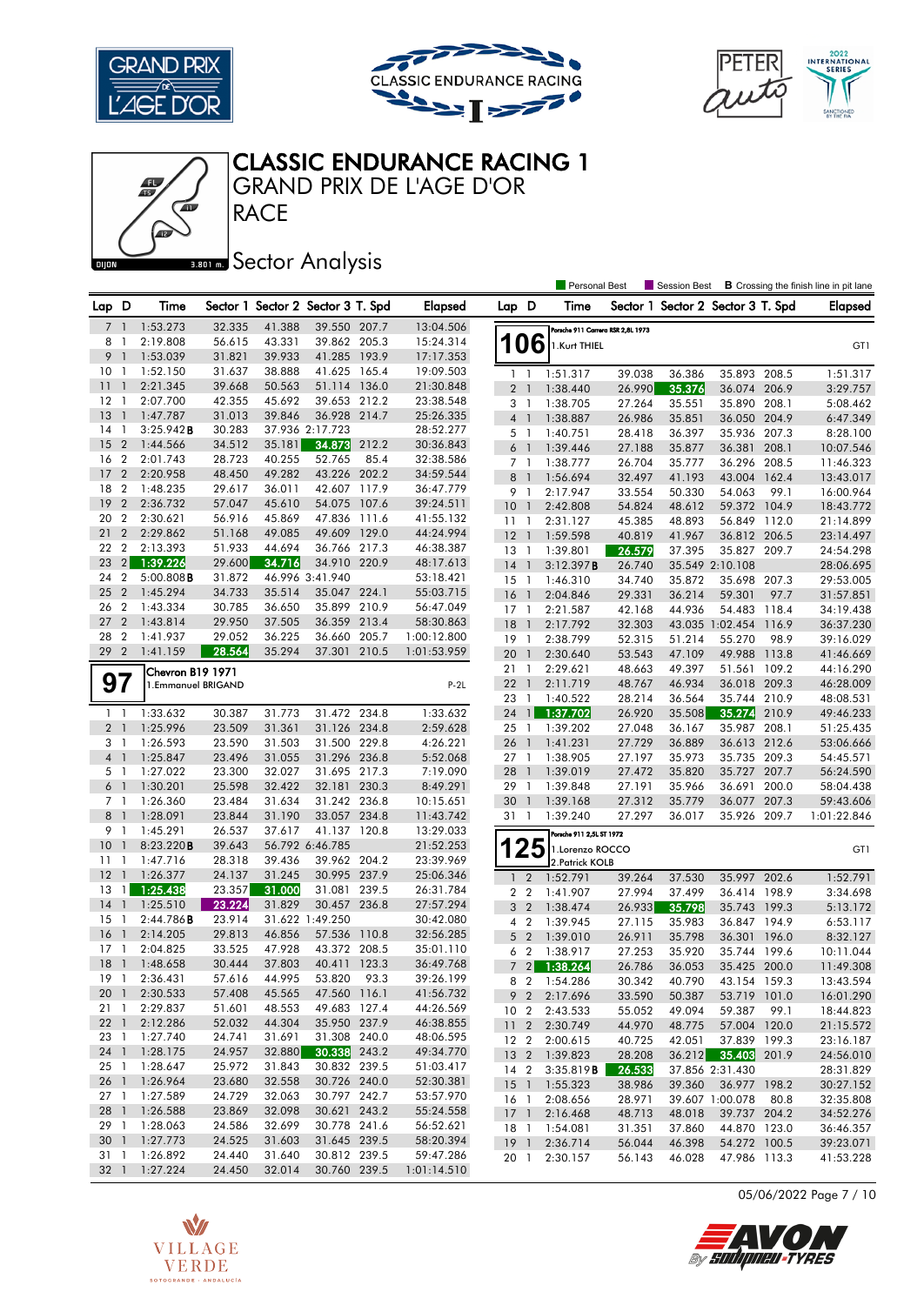





Personal Best **S** Session Best **B** Crossing the finish line in pit lane



GRAND PRIX DE L'AGE D'OR

Æ

# **Banks** Sector Analysis

**RACE** 

| Lap D           |                  | Time                     |        |        | Sector 1 Sector 2 Sector 3 T. Spd |       | <b>Elapsed</b> | Lap D           |                | Time                       |        |        | Sector 1 Sector 2 Sector 3 T. Spd |       | <b>Elapsed</b> |
|-----------------|------------------|--------------------------|--------|--------|-----------------------------------|-------|----------------|-----------------|----------------|----------------------------|--------|--------|-----------------------------------|-------|----------------|
| 21              | $\mathbf{1}$     | 2:29.711                 | 50.961 | 49.373 | 49.377 132.8                      |       | 44:22.939      | 7 1             |                | 1:53.204                   |        |        | 39.098                            | 198.5 | 13:07.912      |
| 22              | - 1              | 2:15.117                 | 51.882 | 45.211 | 38.024 201.5                      |       | 46:38.056      | 8               | $\overline{1}$ | 2:49.361                   |        |        | 56.879                            | 87.5  | 15:57.273      |
| 23              | $\overline{1}$   | 1:45.692                 | 30.528 | 37.752 | 37.412 201.5                      |       | 48:23.748      | 9               | $\overline{1}$ | 3:43.905B                  |        |        | 2:01.427                          |       | 19:41.178      |
| 24              | - 1              | 1:45.829                 | 29.725 | 38.614 | 37.490 204.5                      |       | 50:09.577      | 10 <sub>2</sub> |                | 1:58.708                   |        |        | 40.085 176.5                      |       | 21:39.886      |
| 25              | $\overline{1}$   | 1:44.039                 | 29.719 | 37.684 | 36.636 204.2                      |       | 51:53.616      | 11 <sub>2</sub> |                | 1:59.996                   |        |        | 40.333 201.9                      |       | 23:39.882      |
| 26              | $\mathbf{1}$     | 1:44.424                 | 29.063 | 38.292 | 37.069 201.9                      |       | 53:38.040      | 12 <sub>2</sub> |                | 1:46.778                   |        |        | 38.124 198.5                      |       | 25:26.660      |
| 27              | $\overline{1}$   | 1:43.792                 | 29.030 | 37.745 | 37.017 198.9                      |       | 55:21.832      | 13 2            |                | 3:36.588B                  |        |        | 2:27.643                          |       | 29:03.248      |
| 28              | - 1              | 1:46.236                 | 30.891 | 38.083 | 37.262 201.9                      |       | 57:08.068      | $14 \quad 2$    |                | 1:52.317                   |        |        | 38.346 196.4                      |       | 30:55.565      |
| 29              | $\overline{1}$   | 1:43.539                 | 29.160 | 37.818 | 36.561 201.1                      |       | 58:51.607      | 15 2            |                | 2:13.644                   |        |        | 54.964 108.8                      |       | 33:09.209      |
| 30              | -1               | 1:44.819                 | 30.374 | 37.582 | 36.863 201.9                      |       | 1:00:36.426    | <b>16</b>       | $\overline{2}$ | 2:09.180                   |        |        | 41.777 187.5                      |       | 35:18.389      |
| 31              | $\overline{1}$   | 1:44.076                 | 28.558 | 37.619 | 37.899 201.5                      |       | 1:02:20.502    | 17 <sup>2</sup> |                | 1:51.689                   |        |        | 40.133 192.5                      |       | 37:10.078      |
|                 |                  | Lola T212 1971           |        |        |                                   |       |                | 18 2            |                | 2:18.636                   |        |        | 54.363 110.1                      |       | 39:28.714      |
|                 | 40               | 1. Gonçalo GOMES         |        |        |                                   |       | $P-2L$         | 19              | $\overline{2}$ | 2:29.606                   |        |        | 47.799 116.6                      |       | 41:58.320      |
|                 |                  | 2. James CLARIDGE        |        |        |                                   |       |                | 20              | $\overline{2}$ | 2:32.065                   |        |        | 51.466                            | 116.4 | 44:30.385      |
| $\mathbf{1}$    | $\overline{2}$   | 1:37.351                 | 32.931 | 33.013 | 31.407 243.8                      |       | 1:37.351       | 21              | $\overline{2}$ | 2:12.291                   |        |        | 38.211                            | 200.7 | 46:42.676      |
| 2 <sub>2</sub>  |                  | 1:29.514                 | 24.954 | 33.061 | 31.499 241.1                      |       | 3:06.865       | $22 \quad 2$    |                | 1:42.639                   |        |        | 37.421                            | 201.1 | 48:25.315      |
| 3 <sub>2</sub>  |                  | 1:28.700                 | 24.878 | 32.416 | 31.406 243.8                      |       | 4:35.565       | 23 2            |                | 1:44.216                   |        |        | 37.424 203.0                      |       | 50:09.531      |
| 4 <sup>2</sup>  |                  | 1:27.824                 | 24.784 | 31.997 | 31.043 243.2                      |       | 6:03.389       | 24 2            |                | 1:44.173                   |        |        | 37.686 198.5                      |       | 51:53.704      |
| 5 <sub>2</sub>  |                  | 1:28.137                 | 25.024 | 31.805 | 31.308 242.7                      |       | 7:31.526       | 25 2            |                | 1:43.663                   |        |        | 37.416                            | 200.0 | 53:37.367      |
| 6 <sub>2</sub>  |                  | 1:28.724                 | 25.066 | 32.369 | 31.289 239.5                      |       | 9:00.250       | 26 2            |                | 1:44.376                   |        |        | 38.644 200.7                      |       | 55:21.743      |
| 7 <sub>2</sub>  |                  | 1:29.456                 | 25.830 | 32.841 | 30.785 241.6                      |       | 10:29.706      | 27 <sub>2</sub> |                | 1:45.487                   |        |        | 37.711 199.3                      |       | 57:07.230      |
| 8 2             |                  | 1:29.080                 | 25.353 | 32.108 | 31.619 225.0                      |       | 11:58.786      | 28 2            |                | 1:44.188                   |        |        | 37.873                            | 199.6 | 58:51.418      |
| 9               | $\overline{2}$   | 1:49.616                 | 27.783 | 41.140 | 40.693 157.0                      |       | 13:48.402      | 29              | $\overline{2}$ | 1:44.415                   |        |        | 37.632 198.2                      |       | 1:00:35.833    |
| 10 <sup>°</sup> | $\overline{2}$   | 2:17.262                 | 33.530 | 50.672 | 53.060 152.1                      |       | 16:05.664      | 30 2            |                | 1:42.682                   |        |        | 37.473 201.5                      |       | 1:02:18.515    |
| 11              | $\overline{2}$   | 2:43.187                 | 55.410 | 48.254 | 59.523 136.0                      |       | 18:48.851      |                 |                | Ford GT40 1965             |        |        |                                   |       |                |
| 12              | $\overline{2}$   | 2:30.537                 | 44.826 | 49.427 | 56.284 113.8                      |       | 21:19.388      |                 | 6              | 1.Diogo FERRAO             |        |        |                                   |       | GT1            |
| 13              | $\boldsymbol{2}$ | 1:58.382                 | 39.646 | 43.412 | 35.324 223.6                      |       | 23:17.770      |                 |                | 2. Martin STRETTON         |        |        |                                   |       |                |
| 14              | $\overline{2}$   | 1:30.192                 | 25.688 | 33.216 | 31.288 237.4                      |       | 24:47.962      | $1\quad$        |                | 1:42.023                   | 34.702 | 35.065 | 32.256 243.2                      |       | 1:42.023       |
| 15              | $\overline{2}$   | 3:02.438B                | 24.933 |        | 32.376 2:05.129                   |       | 27:50.400      | 2 <sub>1</sub>  |                | 1:31.034                   | 25.904 | 33.121 | 32.009 243.2                      |       | 3:13.057       |
| 16              | $\overline{1}$   | 1:35.668                 | 32.415 | 31.854 | 31.399 235.8                      |       | 29:26.068      | 3               | $\overline{1}$ | 1:31.171                   | 25.807 | 33.362 | 32.002 244.9                      |       | 4:44.228       |
| 17              | -1               | 1:26.455                 | 24.428 | 31.177 | 30.850 236.3                      |       | 30:52.523      |                 |                | 4 1 19:13.624B             | 26.272 | 33.253 | $\ldots$                          |       | 23:57.852      |
| 18              | $\mathbf{1}$     | 2:05.998                 | 26.326 | 43.736 | 55.936 118.0                      |       | 32:58.521      | 5 <sub>2</sub>  |                | 1:39.879                   | 34.038 | 34.137 | 31.704 247.7                      |       | 25:37.731      |
| 19              | $\mathbf{1}$     | 2:06.611                 | 36.116 | 43.854 | 46.641                            | 157.7 | 35:05.132      | 6 <sub>2</sub>  |                | 1:32.079                   | 25.507 | 33.245 | 33.327 246.0                      |       | 27:09.810      |
| 20              | $\overline{1}$   | 1:45.260                 | 27.718 | 37.148 | 40.394 120.3                      |       | 36:50.392      | 7 <sup>2</sup>  |                | 1:33.865                   | 27.136 | 33.809 | 32.920 251.2                      |       | 28:43.675      |
| 21              | - 1              | 2:36.486                 | 58.004 | 44.594 | 53.888 105.4                      |       | 39:26.878      | 8               | $\overline{2}$ | 1:33.790                   | 27.513 | 34.583 | 31.694 247.7                      |       | 30:17.465      |
| 22              | $\overline{1}$   | 2:30.781                 | 57.577 | 45.338 | 47.866 110.8                      |       | 41:57.659      |                 |                | 9 2 16:40.459B             | 26.095 | 36.370 |                                   |       | 46:57.924      |
| 23              | $\mathbf{1}$     | 2:30.102                 | 52.296 | 47.815 | 49.991 121.9                      |       | 44:27.761      | 10 <sub>2</sub> |                | 1:44.112                   | 34.096 | 37.653 | 32.363 248.8                      |       | 48:42.036      |
| 24              | $\mathbf{1}$     | 2:11.180                 | 52.738 | 42.826 | 35.616 241.1                      |       | 46:38.941      | 11              | $\overline{2}$ | 1:30.648                   | 25.587 | 33.548 | 31.513 251.7                      |       | 50:12.684      |
| 25              | $\overline{1}$   | 1:28.882                 | 26.253 | 32.156 | 30.473 232.8                      |       | 48:07.823      | $12 \quad 2$    |                | 1:31.264                   | 26.044 | 33.908 | 31.312                            | 248.8 | 51:43.948      |
| 26              | $\overline{1}$   | 1:28.455                 | 23.789 | 33.457 | 31.209 244.3                      |       | 49:36.278      | 13 2            |                | 1:30.586                   | 25.564 | 33.034 | 31.988 242.2                      |       | 53:14.534      |
| 27 <sub>1</sub> |                  | 1:29.374                 | 25.186 | 32.680 | 31.508 241.1                      |       | 51:05.652      | $14 \quad 2$    |                | 1:31.141                   | 26.479 | 33.240 | 31.422 251.7                      |       | 54:45.675      |
| 28              | $\overline{1}$   | 1:27.819                 | 24.584 | 32.383 | 30.852 240.5                      |       | 52:33.471      | $15 \quad 2$    |                | 1:29.734                   | 25.265 | 32.875 | 31.594 250.0                      |       | 56:15.409      |
| 29              | $\mathbf{1}$     | 1:26.531                 | 24.731 | 31.602 | 30.198 241.1                      |       | 54:00.002      |                 |                | Chevron B8 1968            |        |        |                                   |       |                |
| 30              | $\mathbf{1}$     | 1:24.655                 | 23.649 | 30.936 | 30.070                            | 247.7 | 55:24.657      |                 | 63             | 1.Roderick JACK            |        |        |                                   |       | $P-2L$         |
| 31 1            |                  | 1:26.388                 | 23.928 | 31.510 | 30.950 238.9                      |       | 56:51.045      |                 |                |                            |        |        |                                   |       |                |
| 32 1            |                  | 1:27.327                 | 24.123 | 31.976 | 31.228 238.9                      |       | 58:18.372      |                 |                | $1 \quad 1 \quad 1:43.537$ | 35.094 | 35.375 | 33.068 229.3                      |       | 1:43.537       |
| 33 1            |                  | 1:25.679                 | 24.011 | 31.274 | 30.394 240.0                      |       | 59:44.051      |                 | 2 <sub>1</sub> | 1:31.591                   | 25.275 | 33.593 | 32.723 228.3                      |       | 3:15.128       |
| 34 1            |                  | 1:26.600                 | 24.993 | 31.203 | 30.404 239.5                      |       | 1:01:10.651    |                 | $3 \mid$       | 1:31.373                   | 25.425 | 33.372 | 32.576 230.8                      |       | 4:46.501       |
|                 |                  | Porsche 911 2,3L ST 1970 |        |        |                                   |       |                |                 |                | 4 1 1:31.608               | 25.453 | 33.348 | 32.807 227.4                      |       | 6:18.109       |
| 157             |                  | 1. Franck DECHAME        |        |        |                                   |       | GT1            |                 | 5 1            | 1:32.807                   | 26.181 | 33.572 | 33.054 222.7                      |       | 7:50.916       |
|                 |                  | 2.Jean-Marc BACHELIER    |        |        |                                   |       |                |                 | 6 1            | 1:32.740                   | 25.989 | 33.670 | 33.081 226.4                      |       | 9:23.656       |
| $1\quad$        |                  | 2:04.092                 |        |        | 38.535 200.7                      |       | 2:04.092       |                 | 7 <sup>1</sup> | 1:34.955                   | 26.127 | 35.391 | 33.437 222.7                      |       | 10:58.611      |
| 2 <sub>1</sub>  |                  | 1:49.438                 |        |        | 38.884 198.5                      |       | 3:53.530       | 81              |                | 1:40.489                   | 27.143 | 34.981 | 38.365 194.2                      |       | 12:39.100      |
| 3 1             |                  | 1:48.635                 |        |        | 39.401 197.4                      |       | 5:42.165       |                 |                | 9 1 1:47.597               | 31.112 | 38.001 | 38.484 197.8                      |       | 14:26.697      |
|                 |                  | 4 1 1:51.124             |        |        | 39.956 192.9                      |       | 7:33.289       |                 |                | 10 1 1:55.803              | 30.055 | 38.490 | 47.258 134.2                      |       | 16:22.500      |
| 5 1             |                  | 1:51.309                 |        |        | 41.832 198.2                      |       | 9:24.598       | 11 <sub>1</sub> |                | 2:41.987                   | 50.961 |        | 47.083 1:03.943 112.7             |       | 19:04.487      |
| 6 1             |                  | 1:50.110                 |        |        | 39.999 182.4                      |       | 11:14.708      |                 |                | 12 1 2:24.290              | 41.040 | 50.780 | 52.470 144.4                      |       | 21:28.777      |

05/06/2022 Page 8 / 10

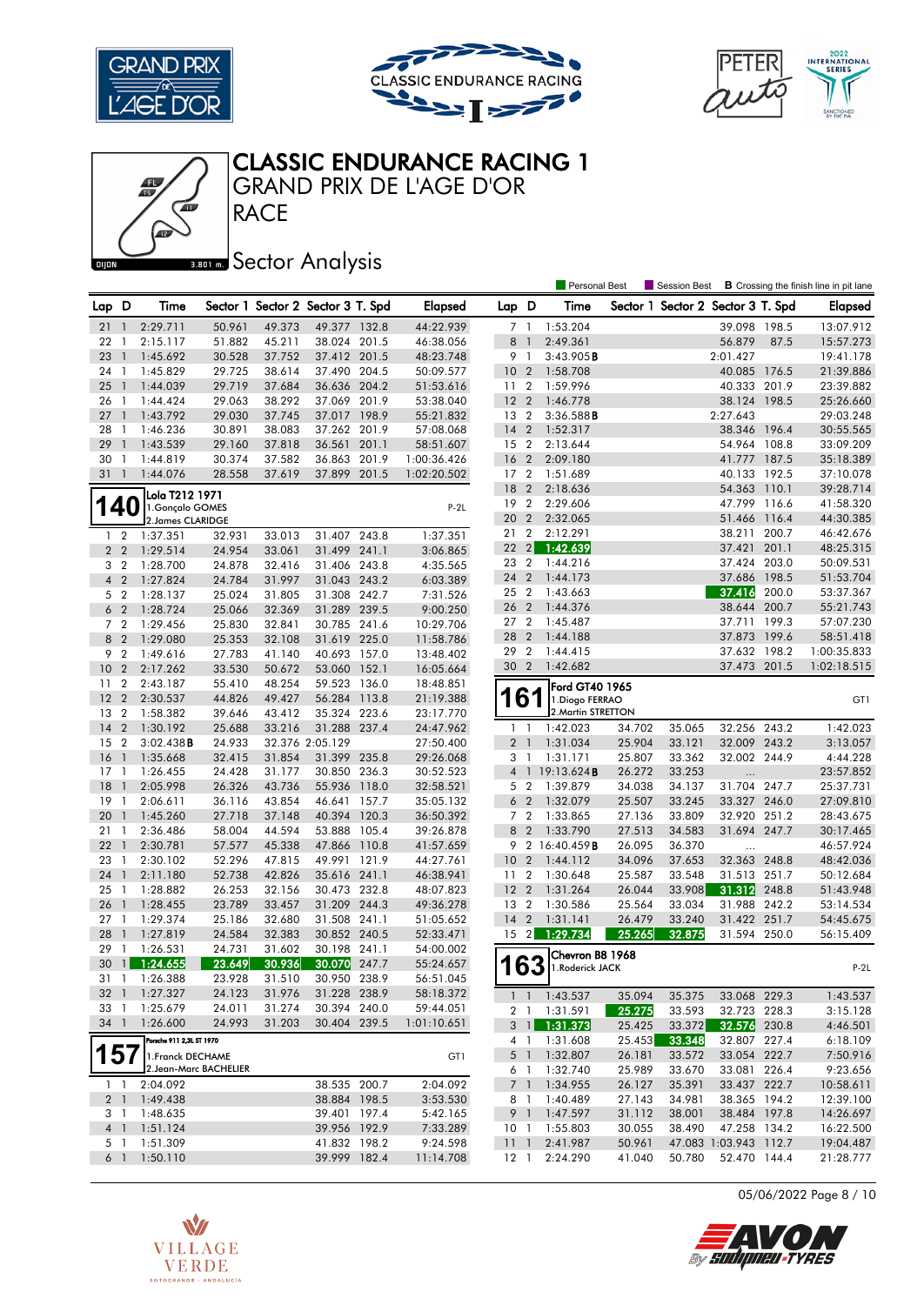







## CLASSIC ENDURANCE RACING 1

GRAND PRIX DE L'AGE D'OR

### **Banks** Sector Analysis

|                 |                          |                                  |        |        |                                   |       |                |                           |                | <b>Personal Best</b>             |                  | Session Best                      |                                       |       | <b>B</b> Crossing the finish line in pit lane |
|-----------------|--------------------------|----------------------------------|--------|--------|-----------------------------------|-------|----------------|---------------------------|----------------|----------------------------------|------------------|-----------------------------------|---------------------------------------|-------|-----------------------------------------------|
| Lap D           |                          | Time                             |        |        | Sector 1 Sector 2 Sector 3 T. Spd |       | <b>Elapsed</b> | Lap D                     |                | Time                             |                  | Sector 1 Sector 2 Sector 3 T. Spd |                                       |       | <b>Elapsed</b>                                |
| 13              | - 1                      | 2:05.168                         | 41.460 | 45.717 | 37.991 221.3                      |       | 23:33.945      |                           |                | Porsche 911 Carrera RSR 2.8 1973 |                  |                                   |                                       |       |                                               |
| 14              | -1                       | 1:33.095                         | 26.170 | 33.631 | 33.294 223.1                      |       | 25:07.040      | 186                       |                | 1.Sébastien EBERHARD             |                  |                                   |                                       |       | GT1                                           |
| 15              | $\mathbf{1}$             | 1:32.876                         | 26.076 | 34.204 | 32.596 226.4                      |       | 26:39.916      |                           |                |                                  |                  |                                   |                                       |       |                                               |
| 16              | -1                       | $3:01.712$ B                     | 26.749 |        | 34.003 2:00.960                   |       | 29:41.628      | $1\quad1$                 |                | 1:48.089                         | 37.398           | 35.282                            | 35.409 219.5                          |       | 1:48.089                                      |
| 17              | $\overline{1}$           | 1:51.333                         | 33.818 | 35.302 | 42.213                            | 141.2 | 31:32.961      | $2 \mid$                  |                | 1:35.483                         | 26.529           | 33.724                            | 35.230 216.0                          |       | 3:23.572                                      |
| 18              | $\overline{1}$           | 2:14.306                         | 33.543 |        | 39.212 1:01.551                   | 79.8  | 33:47.267      | 3                         | - 1            | 1:37.920                         | 27.332           | 34.763                            | 35.825 213.0                          |       | 5:01.492                                      |
| 19              | $\mathbf{1}$             | 2:46.899                         | 51.585 |        | 49.921 1:05.393                   | 90.5  | 36:34.166      | 4 1                       |                | 1:38.866                         | 27.419           | 35.423                            | 36.024 213.4                          |       | 6:40.358                                      |
| 20              | -1                       | 2:06.793                         | 49.820 | 38.880 | 38.093                            | 148.8 | 38:40.959      | 5                         | $\overline{1}$ | 1:39.790                         | 27.756           | 35.109                            | 36.925 208.9                          |       | 8:20.148                                      |
| 21              | $\mathbf{1}$             | 1:55.625                         | 34.087 | 41.657 | 39.881                            | 172.8 | 40:36.584      | 6                         | $\overline{1}$ | 1:38.474                         | 27.598           | 34.922                            | 35.954 213.9                          |       | 9:58.622                                      |
| 22              | - 1                      | 1:57.175                         | 33.110 | 40.942 | 43.123                            | 146.9 | 42:33.759      | $7^{\circ}$               | $\overline{1}$ | 1:38.850                         | 27.385           | 35.764                            | 35.701 204.5                          |       | 11:37.472                                     |
| 23              | $\mathbf{1}$             | 2:05.020                         | 36.957 | 39.777 | 48.286 127.7                      |       | 44:38.779      | 8                         | - 1            | 1:51.085                         | 31.700           | 38.016                            | 41.369                                | 126.2 | 13:28.557                                     |
| 24              | $\overline{1}$           | 2:11.425                         | 55.103 | 41.442 | 34.880 222.7                      |       | 46:50.204      | 9                         | $\overline{1}$ | 2:30.766                         | 39.229           | 56.210                            | 55.327                                | 99.1  | 15:59.323                                     |
| 25              | $\overline{1}$           | 1:34.293                         | 26.386 | 34.970 | 32.937 227.4                      |       | 48:24.497      | 10 <sub>1</sub>           |                | 2:42.780                         | 54.632           | 48.380                            | 59.768 121.6                          |       | 18:42.103                                     |
| 26              | $\overline{1}$           | 1:33.813                         | 27.111 | 33.823 | 32.879 230.3                      |       | 49:58.310      | 11                        | $\overline{1}$ | 2:31.294                         | 45.195           | 48.976                            | 57.123                                | 112.7 | 21:13.397                                     |
| 27              | $\mathbf{1}$             | 1:32.837                         | 25.790 | 34.308 | 32.739 228.8                      |       | 51:31.147      | $12-1$                    |                | 3:26.763B                        | 40.615           |                                   | 40.971 2:05.177                       |       | 24:40.160                                     |
| 28              | -1                       | 1:34.475                         | 25.923 | 34.378 | 34.174 224.1                      |       | 53:05.622      | 13                        | $\overline{1}$ | 1:44.802                         | 34.755           | 34.550                            | 35.497 214.3                          |       | 26:24.962                                     |
| 29              | $\mathbf{1}$             | 1:33.166                         | 26.202 | 33.813 | 33.151 223.1                      |       | 54:38.788      | $14-1$                    |                | 1:37.920                         | 27.156           | 35.461                            | 35.303 213.4                          |       | 28:02.882                                     |
| 30              | - 1                      | 1:33.345                         | 26.061 | 33.954 | 33.330 226.4                      |       | 56:12.133      | 15                        | $\overline{1}$ | 1:38.709                         | 27.503           | 35.563                            | 35.643 215.1                          |       | 29:41.591                                     |
| 31              | $\mathbf{1}$             | 1:33.739                         | 25.914 | 34.323 | 33.502 225.0                      |       | 57:45.872      | $16-1$                    |                | 1:41.106                         | 28.248           | 35.119                            | 37.739 164.9                          |       | 31:22.697                                     |
| 32              | -1                       | 1:33.741                         | 26.050 | 34.070 | 33.621                            | 226.9 | 59:19.613      | 17                        | $\overline{1}$ | 2:22.363                         | 31.689           |                                   | 42.296 1:08.378                       | 80.1  | 33:45.060                                     |
| 33              | $\overline{1}$           | 1:34.525                         | 26.164 | 34.700 | 33.661 222.7                      |       | 1:00:54.138    | 18                        | $\overline{1}$ | 2:48.524                         | 52.479           |                                   | 50.506 1:05.539                       | 90.8  | 36:33.584                                     |
|                 |                          | Porsche 911 Carrera RSR 3.0 1974 |        |        |                                   |       |                | 19                        | $\overline{1}$ | 2:06.968                         | 49.285           | 39.090                            | 38.593 148.1                          |       | 38:40.552                                     |
| 166             |                          | 1. Didier DENAT                  |        |        |                                   |       | GT1            | 20 1                      |                | 1:55.495                         | 33.825           | 41.728                            | 39.942 179.4                          |       | 40:36.047                                     |
|                 |                          |                                  |        |        |                                   |       |                | 21                        | $\overline{1}$ | 1:57.053                         | 33.018           | 40.951                            | 43.084 151.0                          |       | 42:33.100                                     |
| $1\quad$        |                          | 1:41.670                         | 34.208 | 34.219 | 33.243 225.9                      |       | 1:41.670       | 22 1                      |                | 2:05.070                         | 37.009           | 39.589                            | 48.472 120.5                          |       | 44:38.170                                     |
| 2 <sub>1</sub>  |                          | 1:31.386                         | 25.278 | 33.132 | 32.976 224.5                      |       | 3:13.056       | $23 \quad 1$              |                | 2:11.943                         | 54.748           | 41.640                            | 35.555 219.1                          |       | 46:50.113                                     |
| 3 1             |                          | 1:33.008                         | 26.086 | 33.812 | 33.110 225.9                      |       | 4:46.064       | 24 1                      |                | 1:37.240                         | 27.821           | 34.407                            | 35.012 217.7                          |       | 48:27.353                                     |
| 4 <sub>1</sub>  |                          | 1:31.951                         | 25.139 | 33.469 | 33.343 224.1                      |       | 6:18.015       | 25                        | $\overline{1}$ | 1:39.276                         | 27.144           | 36.254                            | 35.878 216.9                          |       | 50:06.629                                     |
| 5 1             |                          | 1:31.681                         | 25.060 | 33.132 | 33.489 222.7                      |       | 7:49.696       | 26 1                      |                | 1:37.301                         | 27.080           | 34.709                            | 35.512 215.1                          |       | 51:43.930                                     |
| 6 1             |                          | 1:32.122                         | 25.324 | 33.149 | 33.649 225.5                      |       | 9:21.818       | 271                       |                | 1:39.735                         | 28.066           | 35.615                            | 36.054 215.1                          |       | 53:23.665                                     |
| 7 <sup>1</sup>  |                          | 1:31.766                         | 25.083 | 33.262 | 33.421                            | 225.9 | 10:53.584      | 28 1                      |                | 1:39.723                         | 28.670           | 35.346                            | 35.707 216.0                          |       | 55:03.388                                     |
| 8               | $\overline{\phantom{a}}$ | 1:37.971                         | 27.312 | 33.553 | 37.106 146.3                      |       | 12:31.555      | 29                        | $\overline{1}$ | 1:39.700                         | 28.762           | 35.113                            | 35.825 214.3                          |       | 56:43.088                                     |
| 9 1             |                          | 1:46.206                         | 32.766 | 36.059 | 37.381 190.8                      |       | 14:17.761      | 30 1                      |                | 1:40.694                         | 28.665           | 35.274                            | 36.755 216.9                          |       | 58:23.782                                     |
| 10              | $\overline{1}$           | 2:00.465                         | 30.899 | 35.788 | 53.778 161.2                      |       | 16:18.226      | 31                        | $\overline{1}$ | 1:37.726                         | 27.690           | 34.898                            | 35.138 215.1                          |       | 1:00:01.508                                   |
| 11              | $\mathbf{1}$             | 2:41.536                         | 51.545 |        | 47.722 1:02.269 129.7             |       | 18:59.762      | 32 1                      |                | 1:38.819                         | 28.514           | 35.036                            | 35.269 216.0                          |       | 1:01:40.327                                   |
| 12              | $\mathbf{1}$             | 2:24.960                         | 42.351 | 50.986 | 51.623 109.3                      |       | 21:24.722      |                           |                |                                  |                  |                                   |                                       |       |                                               |
| 13              | - 1                      | 2:02.804                         | 42.114 | 44.635 | 36.055 225.9                      |       | 23:27.526      |                           |                | Chevron B16 1971                 |                  |                                   |                                       |       |                                               |
| 14              | $\overline{1}$           | 1:32.145                         | 25.827 | 33.531 | 32.787                            | 228.8 | 24:59.671      | 600                       |                | 1. Jean LEGRAS                   |                  |                                   |                                       |       | $P-2L$                                        |
| 15              | $\overline{1}$           | 1:32.435                         | 25.150 | 33.800 | 33.485 227.4                      |       | 26:32.106      | $\mathbf{1}$              | $\overline{1}$ | 1:45.859                         | 36.479           | 35.557                            | 33.823 237.4                          |       | 1:45.859                                      |
| 16              | $\mathbf{1}$             | 1:37.748                         | 30.716 | 33.526 | 33.506                            | 222.7 | 28:09.854      | 2 <sub>1</sub>            |                | 1:34.169                         | 26.675           | 34.226                            | 33.268 233.8                          |       | 3:20.028                                      |
| 17              | $\mathbf{1}$             | 3:01.191B                        | 26.054 |        | 33.741 2:01.396                   |       | 31:11.045      | 3 <sup>1</sup>            |                | 1:33.938                         | 26.387           | 34.148                            | 33.403 232.3                          |       | 4:53.966                                      |
| 18              | $\mathbf{1}$             | 2:31.104                         | 35.120 |        | 46.587 1:09.397                   | 69.4  | 33:42.149      | 4 1                       |                | 1:33.522                         | 26.390           | 33.531                            | 33.601 230.8                          |       | 6:27.488                                      |
| 19              | $\mathbf{1}$             | 2:49.829                         | 52.360 |        | 50.407 1:07.062                   | 94.5  | 36:31.978      | 5                         | - 1            | 1:34.453                         | 26.907           | 33.763                            | 33.783 228.3                          |       | 8:01.941                                      |
| 20              | $\overline{1}$           | 2:06.831                         | 48.821 | 37.402 | 40.608 159.5                      |       | 38:38.809      | 61                        |                | 1:34.247                         | 26.469           | 33.984                            | 33.794 230.3                          |       | 9:36.188                                      |
|                 |                          | 21 1 1:54.857                    | 32.855 | 41.960 | 40.042 175.9                      |       | 40:33.666      |                           |                | 7 1 1:35.635                     |                  |                                   |                                       |       |                                               |
| $22 \quad 1$    |                          | 1:57.652                         | 33.160 | 41.223 | 43.269 134.8                      |       | 42:31.318      |                           |                | 8 1 1:48.707                     | 26.726<br>31.875 | 34.256<br>38.524                  | 34.653 200.7<br>38.308 151.5          |       | 11:11.823<br>13:00.530                        |
| 23 1            |                          | 2:05.163                         | 36.426 | 39.357 | 49.380 121.3                      |       | 44:36.481      | 9 1                       |                | 2:15.606                         | 56.405           | 40.464                            | 38.737 172.2                          |       | 15:16.136                                     |
| 24 1            |                          | 2:12.313                         | 53.543 | 42.021 | 36.749 222.2                      |       | 46:48.794      | 10 <sub>1</sub>           |                | 1:44.092                         | 31.609           | 36.347                            | 36.136 207.3                          |       | 17:00.228                                     |
| $25 \quad 1$    |                          | 1:33.291                         | 26.841 | 33.522 | 32.928 230.3                      |       | 48:22.085      |                           |                |                                  |                  |                                   |                                       |       |                                               |
| 26 1            |                          | 1:33.154                         | 25.700 | 33.826 | 33.628 224.5                      |       | 49:55.239      | 11 <sub>1</sub><br>$12-1$ |                | 2:05.870<br>2:23.807             | 30.061<br>41.390 | 51.176                            | 35.576 1:00.233 111.7<br>51.241 139.2 |       | 19:06.098<br>21:29.905                        |
| 27 1            |                          | 1:34.298                         | 25.661 | 33.524 | 35.113 222.2                      |       | 51:29.537      | 13 <sup>1</sup>           |                |                                  | 42.047           |                                   | 36.706 229.8                          |       |                                               |
| 28 1            |                          | 1:33.998                         | 26.571 | 33.888 | 33.539 225.9                      |       | 53:03.535      |                           |                | 2:04.617                         |                  | 45.864<br>34.362                  | 33.352 235.3                          |       | 23:34.522                                     |
| 29 1            |                          | 1:32.766                         | 25.822 | 33.568 | 33.376 226.4                      |       | 54:36.301      | $15-1$                    |                | 14 1 1:34.182<br>1:35.141        | 26.468<br>26.318 |                                   | 33.803 233.3                          |       | 25:08.704                                     |
| 30 <sub>1</sub> |                          | 1:32.619                         | 25.389 | 33.269 | 33.961 221.8                      |       | 56:08.920      |                           |                |                                  |                  | 35.020                            |                                       |       | 26:43.845                                     |
| 31 1            |                          | 1:33.707                         | 25.800 | 34.113 | 33.794 224.5                      |       | 57:42.627      | 16 1<br>$17-1$            |                | 3:06.772B<br>2:07.799            | 28.303<br>34.772 | 35.791                            | 34.182 2:04.287<br>57.236             |       | 29:50.617<br>31:58.416                        |
| $32 \quad 1$    |                          | 1:34.727                         | 25.941 | 34.821 | 33.965 222.7                      |       | 59:17.354      | 18 1                      |                | 2:21.634                         | 42.234           | 45.695                            | 53.705 130.0                          | 97.5  | 34:20.050                                     |
|                 |                          | 33 1 1:33.518                    | 25.522 | 33.661 | 34.335 222.2                      |       | 1:00:50.872    | $19-1$                    |                | 2:18.069                         | 32.331           |                                   | 43.316 1:02.422 107.4                 |       | 36:38.119                                     |
|                 |                          |                                  |        |        |                                   |       |                |                           |                |                                  |                  |                                   |                                       |       |                                               |

05/06/2022 Page 9 / 10